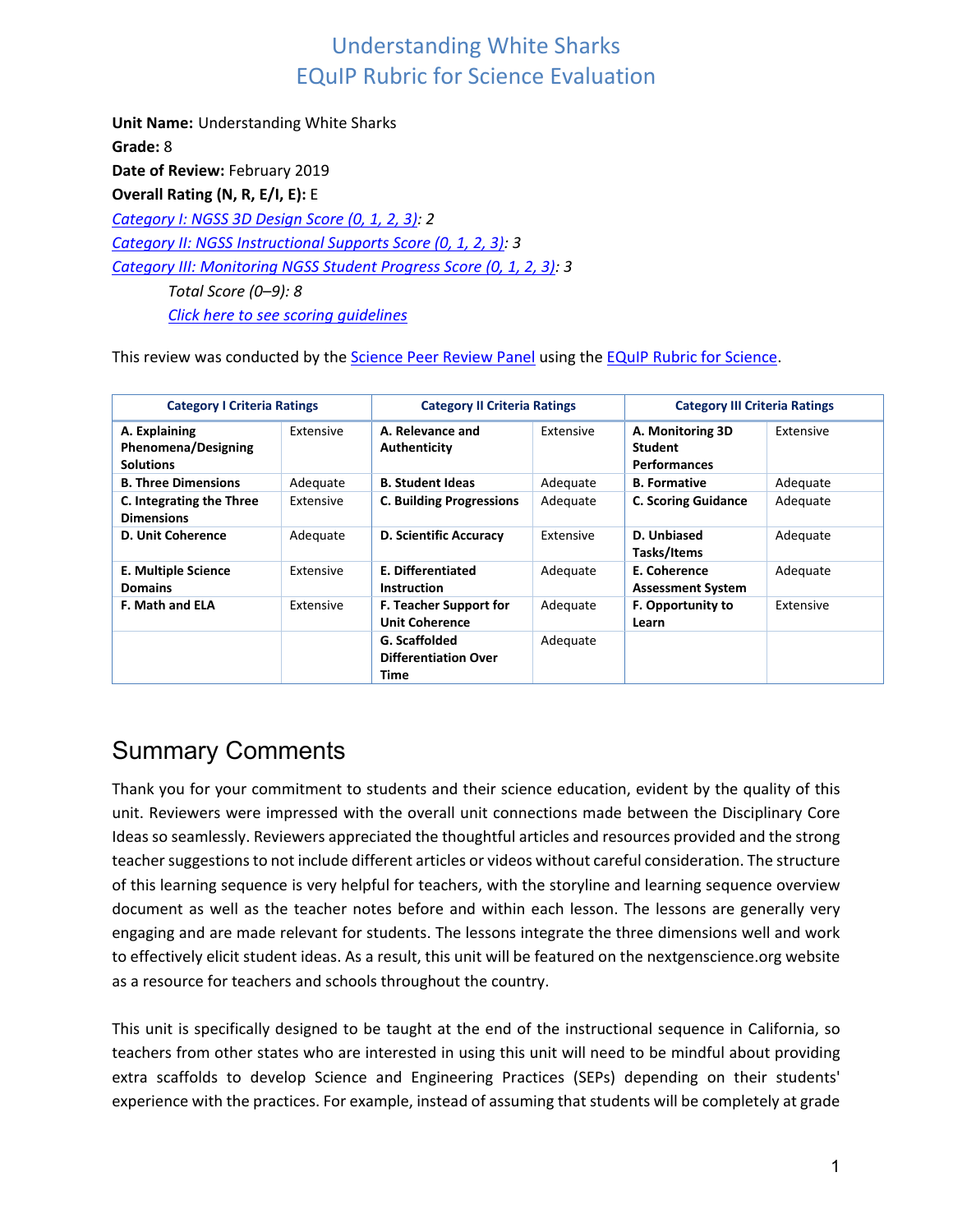level for SEPs, it could be helpful to remind teachers that scaffolds may need to be provided when first using an SEP in the unit and gradually removed as the unit progresses.

Note:

- In the feedback below, black text is used for either neutral comments or evidence the criterion was met and purple text is used as evidence that the criterion was not met.
- Adjustments in the layout of the materials have led to minor changes in page numbers, handout titles, and step numbers. This [alignment document](https://docs.google.com/document/d/1xdoCFcqkOH5ryPYKiuZwUjY28btEL9E_JAFXvJMtXdg/edit) highlights where those updated information should be in the EQuIP report.

**I.A. Explaining Phenomena/Designing Solutions**: Making sense of phenomena and/or designing solutions to a problem drive student learning.

- i. Student questions and prior experiences related to the phenomenon or problem motivate sensemaking and/or problem solving.
- ii. The focus of the lesson is to support students in making sense of phenomena and/or designing solutions to problems.
- iii. When engineering is a learning focus, it is integrated with developing disciplinary core ideas from physical, life, and/or earth and space sciences.

### **Rating for Criterion I.A Explaining Phenomena/Designing Solutions: Extensive**

The reviewers found extensive evidence that learning is driven by students making sense of phenomena and/or designing solutions to a problem because investigative phenomena throughout the unit work together to help students construct a full explanation of the anchor phenomenon.

The unit materials are organized so that making sense of the idea that the public has a perception of increasing shark attacks drives student learning. All student learning across the three dimensions targeted by the unit is in the service of students figuring out everything they need to understand what is going on with shark populations so they can create a Public Service Announcement (PSA) to inform the public. Each lesson uncovers pieces of the science ideas required to explain the increase in shark sighting to help the public understand this issue and lessen the misunderstanding and/or panic. The DCI elements that are developed by students are both driven by questions about the anchor and investigative phenomena and are in service of figuring out the anchor phenomenon. Student knowledge is built through making sense of phenomenon. The investigative phenomena are carefully and purposefully selected to guide students in making-sense of the anchor phenomenon while building knowledge of the DCIs and CCCs and engaging in the SEPs. Materials provide structured support for teachers to draw out students' prior experiences regarding shark sightings and attacks, as well as questions from students, and use them to motivate student learning.

The "Learning Sequence Big Idea" chart provides guidance to the user of this resource on what big ideas related to the DCIs students should figure out with each phenomenon, and how they relate back to the anchor phenomenon.

In Lesson 8.1, students interact with an article and short video about recent shark sightings and then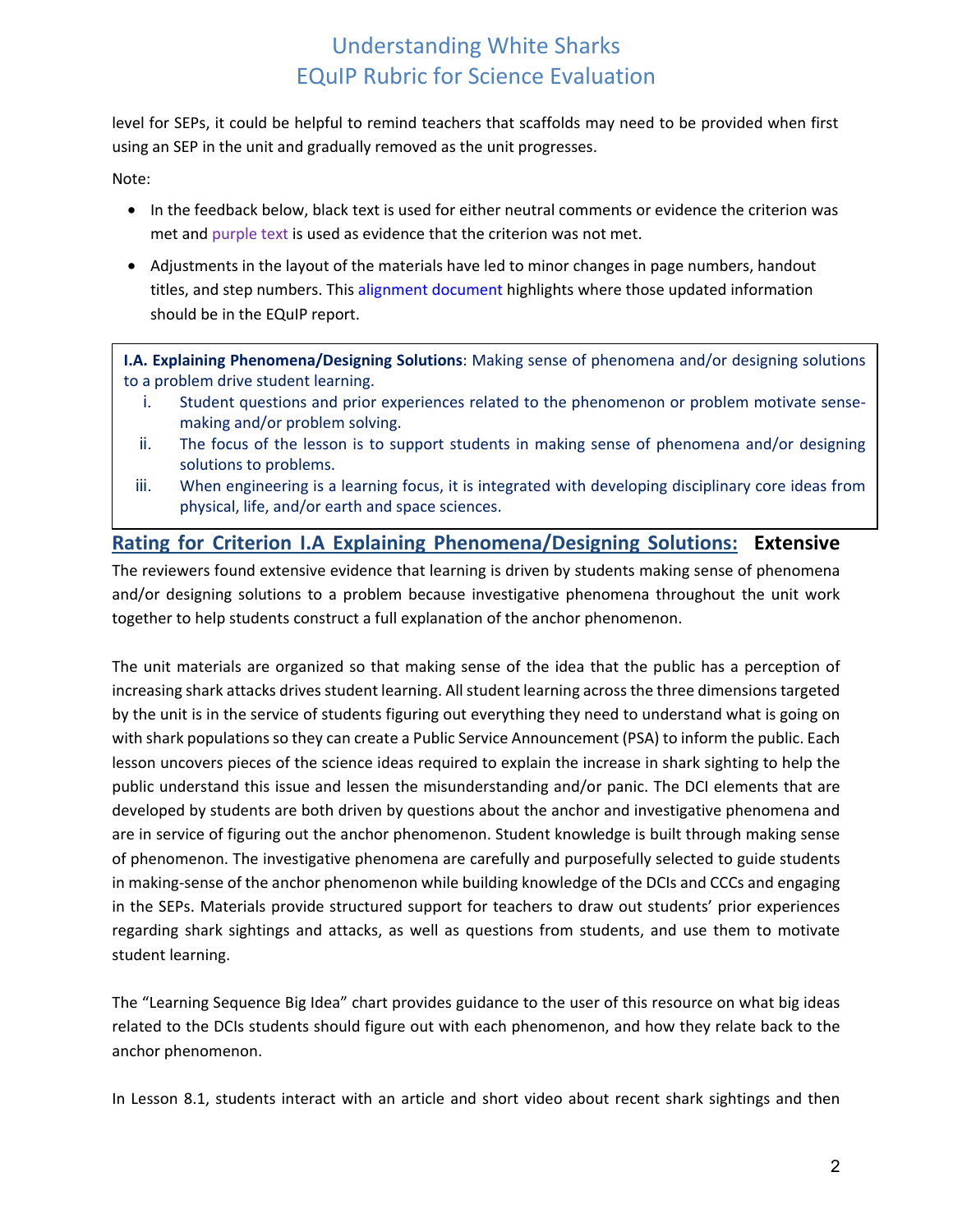discuss and share personal ideas and experiences. Students decide they need more information to have a reliable explanation, so they collect evidence from other sources and look for patterns. They create an initial explanation using these resources and then use their explanation to identify what information they still need to figure out.

Investigative phenomena throughout the unit work together to help students construct a full explanation of the anchor phenomenon. Examples of this include:

In Lesson 8.2, students explore fossilized shark teeth in attempt to find historical data on shark populations in order to determine if there are actually more sharks today then there were in the past. Students identify the limitations of using fossil data for this purpose, and still wonder what data can be used to answer this question about comparative population sizes.

In Lesson 8.4, students explore this more reliable method of collecting data on shark population size but are left to wonder if REMUS impacts white shark behavior.

In Lesson 8.5, students use this investigative phenomenon to learn both about the senses that white sharks rely on, how the REMUS creates electric and/or magnetic fields, and how white sharks detect these fields.

Each subsequent lesson helps students uncover a piece of a science idea and allows students to realize they have more questions that need to be answered. This culminates in Lesson 8.10 where students are educating the public about why the shark populations recovered, and that the sharks that are close are usually the age that eat fish and are not a threat to humans.

# Suggestions for Improvement

N/A

**I.B. Three Dimensions**: Builds understanding of multiple grade-appropriate elements of the science and engineering practices (SEPs), disciplinary core ideas (DCIs), and crosscutting concepts (CCCs) that are deliberately selected to aid student sense-making of phenomena and/or designing of solutions.

- i. Provides opportunities to *develop and use* specific elements of the SEP(s).
- ii. Provides opportunities to *develop and use* specific elements of the DCI(s).
- iii. Provides opportunities to *develop and use* specific elements of the CCC(s).

### **Rating for Criterion I.B. Three Dimensions: Adequate**

The reviewers found adequate evidence that the materials give students opportunities to build understanding of grade-appropriate elements of the three dimensions because each lesson engages students, purposefully, at the element level of the three dimensions to develop deep understanding of the anchor phenomenon.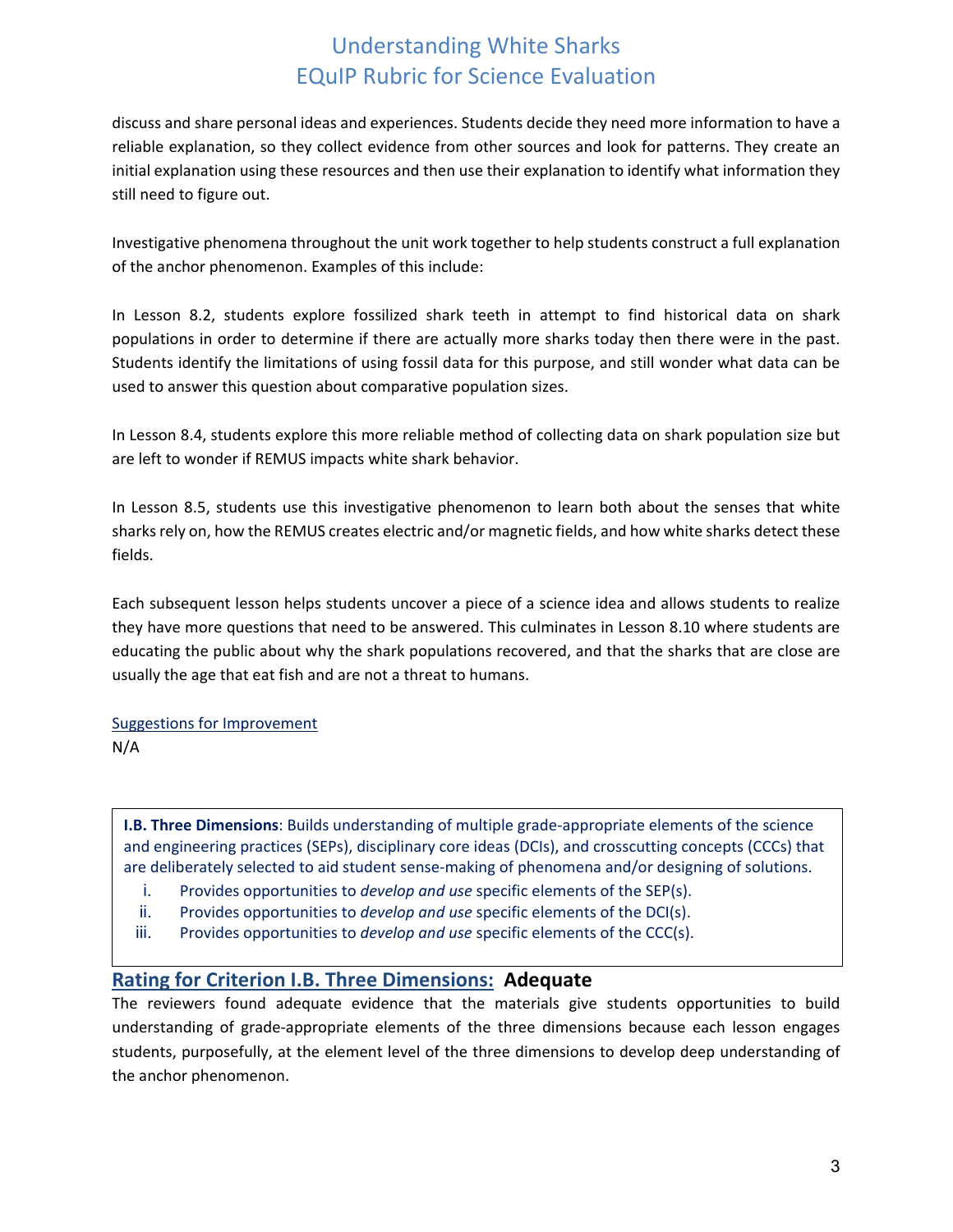#### *Science and Engineering Practices (SEPs): Adequate*

The reviewers found adequate evidence that students have the opportunity to use or develop the SEPs in this unit because students are purposefully engaged in sufficient SEP elements in order to make sense of phenomena throughout the unit. The elements students engage in are purposefully selected and used by students to engage with science content and construct deep understanding.

It is mentioned in the Unit Overview document that "As this is at the end of middle school, students should also bring a full breadth of understanding of the 6–8 grade band progressions for the Science and Engineering Practices (SEPs) and Crosscutting Concepts (CCCs)." and "As this is the end of middle school, students should be at middle school level proficiency for SEPs and CCCs, although this sequence will reinforce a few." This unit does a great job of engaging students in using grade-appropriate elements of the SEPs, but an extensive rating requires that not only are students using the SEPs, but there are also multiple specific SEP elements that students are developing

While it is mentioned that SEPs should already be developed by now, reviewers did see evidence of specific development of one element of **Constructing Explanations and Designing Solutions** as students work to find evidence to support a claim, determine quality of the evidence, revise the evidence and determine what other evidence is necessary to support their explanation throughout the entire learning sequence. Students also "*apply scientific reasoning to show why the data or evidence is adequate for the explanation or conclusion*" (**Constructing Explanations and Designing Solutions**) several times throughout the storyline, showing increased sophistication in the element as students gain more data and evidence. In Lesson 8.1, students first build their Shark Encounter Claim Chart and code the strength of evidence based on how appropriate it is and how sufficient it is, and code reasoning based on adequacy. Students build more in Lesson 8.2 when they work on their Shark Encounter Claim Chart and identify information needed to strengthen the explanation. In Lesson 8.5, students explain how white sharks detect electromagnetic fields adding to their explanation again. Finally, students engage in this element in depth in Lesson 8.9 when they create a final explanation of the anchor phenomenon, using evidence gathered throughout the storyline.

An example of students using (not developing) SEP elements is that when students participate in a jigsaw activity to learn more about shark fossils in Lesson 8.2, they are "*critically reading scientific texts to determine the central ideas and obtain scientific information to describe patterns in evidence about the natural world"* (**Obtaining, Evaluating, and Communicating Information**).

However, for a unit of this size, additional specific SEP elements would need to be *developed* in student sense-making to move this criterion to Extensive. Reviewers found that use of the SEPs in the unit was somewhat formulaic, and based on the length of this unit, more development and varied use of the practices in students' learning throughout would be required for a rating of Extensive.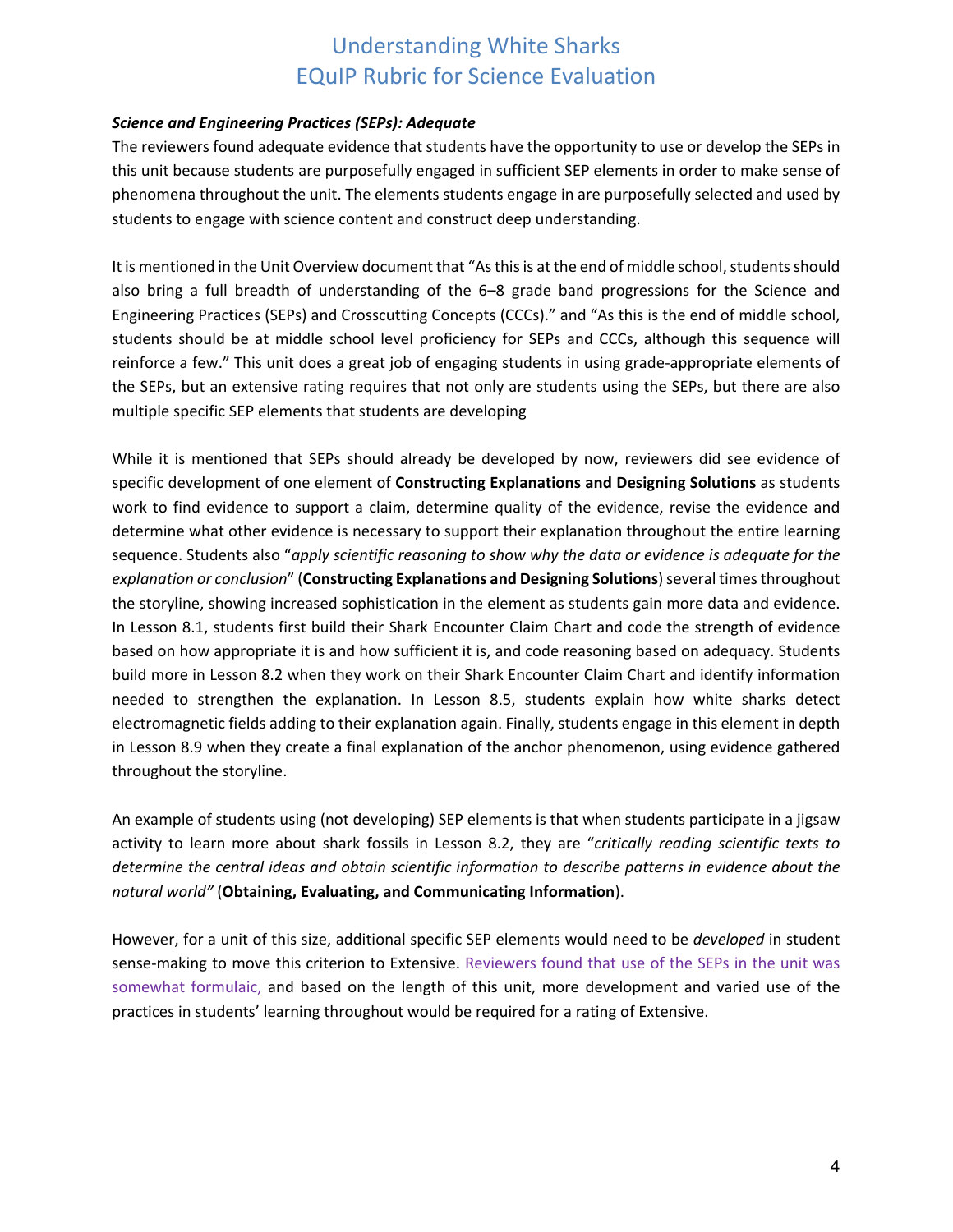#### *Disciplinary Core Ideas (DCIs): Extensive*

The reviewers found extensive evidence that students have the opportunity to use or develop the DCIs in this unit. This storyline is a strong example of how DCI elements from Life Science, Physical Science, and Earth Science can be woven together in a logical and coherent way.

The creation of lesson-level performance expectations at the beginning of each section of a lesson clearly outline the element of each dimension being used by students in the upcoming activity. All elements are at the appropriate grade band except in Lesson 8.6 (page 1), where an element of the DCI is going past the appropriate grade level, and the unit explains the purpose and intent of this difference.

Examples of students building on their prior DCI learning include Lesson 8.2, when students revisit DCI elements that are assumed to be addressed earlier in the year. The authors of the unit explain that reintroduction of this DCI helps to solidify student understanding by applying it to this new context. When students explore fossils of shark teeth and the geologic time scale they are revisiting the understandings of **LS4.A**, "*the collection of fossils and their placement in chronological order is known as the fossil record. It documents the existence, diversity, extinction, and change of many life forms throughout the history of life on Earth*," and of **ESS1.C**, "*the geologic time scale interpreted from rock strata provides a way to organize Earth's history. Analyses of rock strata and the fossil record provide only relative dates, not an absolute scale*."

In Lesson 8.3, students address the **ESS3.C** element, "*typically as human populations and per-capita consumption of natural resources increase, so do the negative impacts on Earth unless the activities and technologies involved are engineered otherwise*" when they use fishery logs and graphs of data from fisher logs to begin to identify how human activities impact white shark populations. This ESS3.C element is revisited in Lesson 8.9 when students explore human impact on white sharks and legislation that protects fisheries and allows for the recovery of the white shark population in order to make the final explanation of the anchor phenomenon.

In Lesson 8.4, students begin to build the understanding of **PS4.C** element, "*digitized signals (sent as wave pulses) are a more reliable way to encode and transmit information*" when they ask questions about the REMUS shark cam and how it helps scientists understand white shark populations by transmitting information. Student revisit and build strong understanding of this element in Lesson 8.7 when they explore the benefits and limitations of sending information through binary code and analog signals.

### *Crosscutting Concepts (CCCs): Adequate*

The reviewers found adequate evidence that students have the opportunity to use or develop the CCCs in this unit because students are engaged in grade-appropriate CCCs for an appropriate amount of time during the unit progression.

An extensive rating requires that not only are CCCs being used, but there are also multiple specific CCC elements that are developed. While the reviewers recognize there are specific activities and routines the authors use that require students to focus on CCCs (specifically student use of H4a–g), it is mentioned in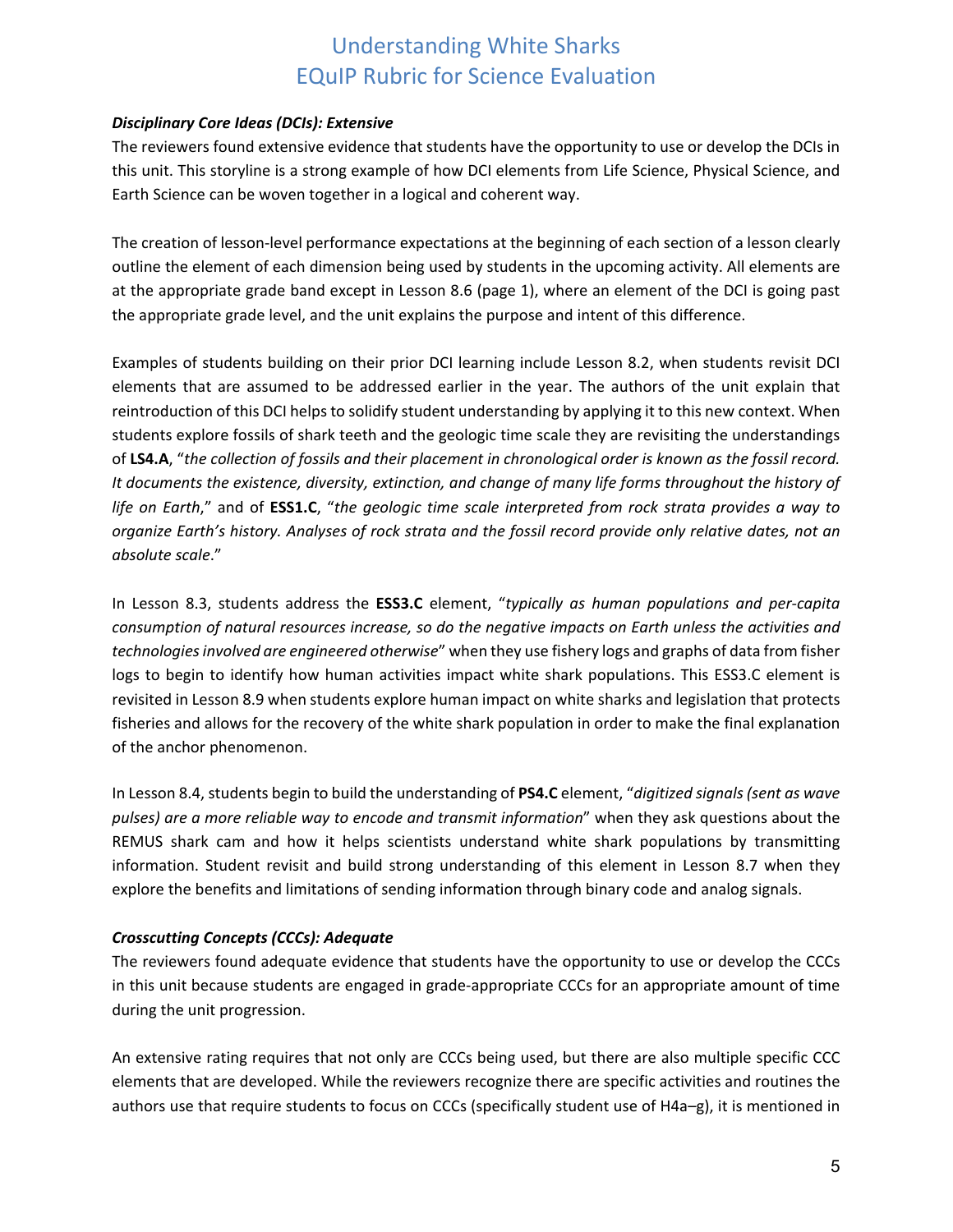the Unit Overview, "As this is at the end of middle school, students should also bring a full breadth of understanding of the 6–8 grade band progressions for the Science and Engineering Practices (SEPs) and Crosscutting Concepts (CCCs)." and "As this is the end of middle school, students should be at middle school level proficiency for SEPs and CCCs, although this sequence will reinforce a few."

Reviewers found evidence of students independently demonstrating knowledge of CCCs in several different lessons by using on-target elements from the Handout H4a–g (Crosscutting Concepts for Middle School Students). However, students are referring to this tool so often in order to use the lens of the CCC that it is unclear to reviewers how students are developing and using their understanding of the CCC when they are always using these questions to guide them.

In Lesson 8.8 (page 13), students are given questions to analyze for patterns and what predictions can be made from these patterns for a cause and effect relationship, which is a grade level appropriate element of the CCC of **Patterns**.

There is a strong line of **Cause and Effect** elements throughout the storyline, often coupled with elements of **Patterns**. In Lesson 8.1, when students begin the development of their White Shark encounters chart, they are beginning to explore the **Cause and Effect** element, *some phenomena may have more than one cause*. In Lesson 8.3, when students explore fishery logs and participate in literature circles, the "Cause and Effect Analyst" and eventually all students, use role cards to "analyze information for cause and effect relationships, and specifically the relationship between cause and correlation." This is building the element *Classify relationships as causal or correlational, and recognize that correlation does not necessarily imply causation*. Through literature circles, students also being to explore how *cause and effect relationships may be used to predict phenomena in natural or designed systems*. Students continue to use this **Cause and Effect** element in Lessons 8.5, 8.6, 8.7, and 8.8 by referring to the H4a–g CCC resource and asking questions from the "on-target" column. Students use this technique in 8.5 when they ask questions about how a white shark senses REMUS, and in 8.8 when they predict the behavior of light.

### Suggestions for Improvement

#### **SEPs**

Even though this is at the end of the instructional sequence in California, these resources could be developed to be useful to teachers anywhere.

It was a bit confusing to see an element of the SEPs called out at the end of a portion of the 5E cycle in a lesson as it was unclear whether that was in the activity that just completed or in the next portion of the cycle. It might be helpful to highlight elements of the SEP in the lesson by highlighting the number or text in the activity to make it clearer to teachers where to make explicit connections in their instruction.

**DCIs** *N/A*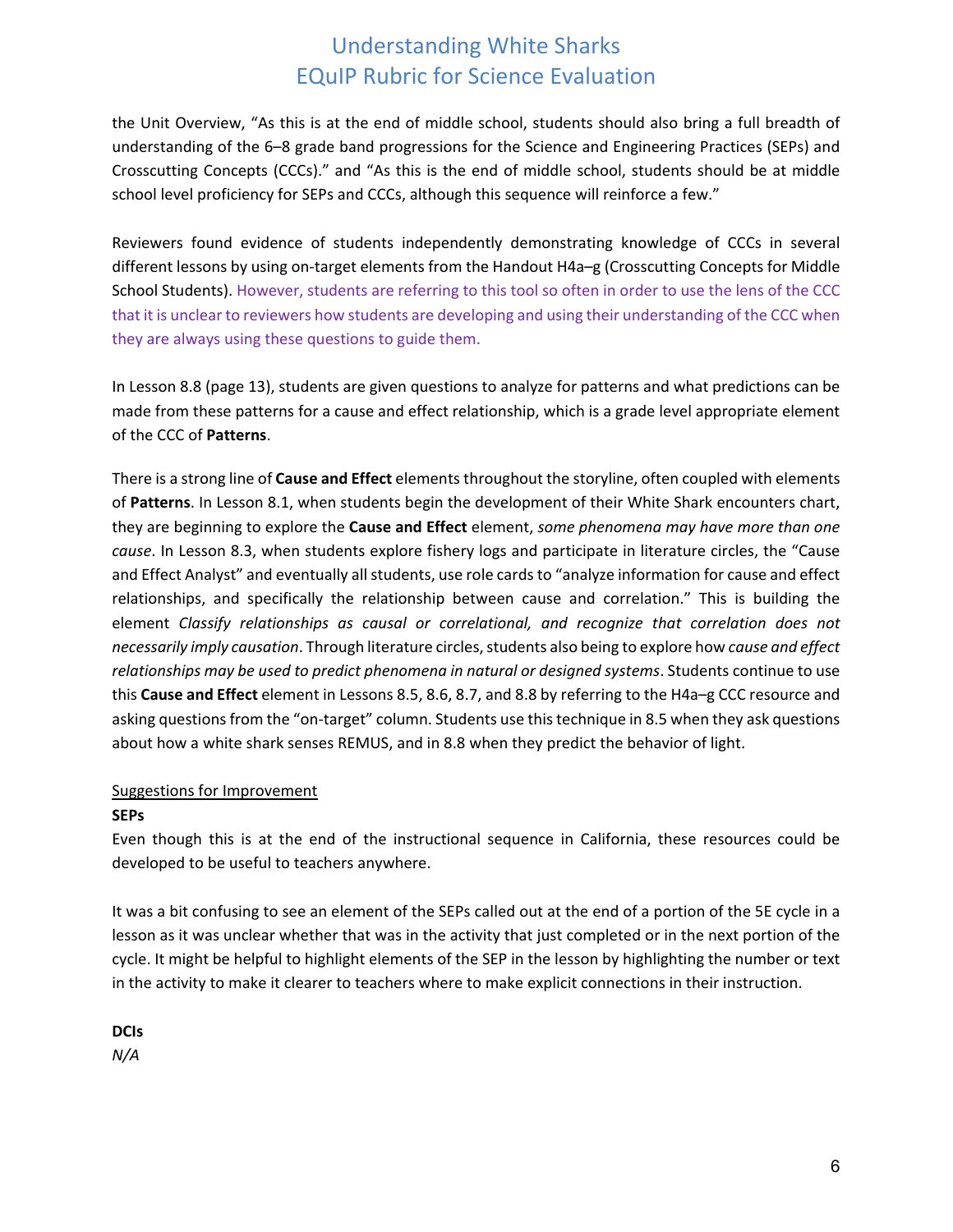#### **CCCs**

Even though this is at the end of the instructional sequence in California, these resources could be developed to be useful to teachers anywhere. For example, instead of relying on students being completely at grade level for CCCs, scaffolds could be provided when first using a CCC in the unit and gradually removed as the unit progresses. If a teacher knows their students have already developed these, they could choose not to use the scaffolds. It's easier for individual teachers to omit parts of a lesson than it is to develop pieces that are not there.

It was a bit confusing to see an element of the CCCs called out at the end of a portion of the 5E cycle in a lesson as it was unclear whether that was in the activity that just completed or the next portion of the cycle. It might be helpful if to highlight elements of the CCC in the lesson by highlighting the number or text in the activity to make it clearer to teachers where to make explicit connections in their instruction.

**I.C. Integrating the Three Dimensions:** Student sense-making of phenomena and/or designing of solutions requires student performances that integrate elements of the SEPs, CCCs, and DCIs.

### **Rating for Criterion I.C. Integrating the Three Dimensions: Extensive**

The reviewers found extensive evidence that student performances integrate elements of the three dimensions in service of figuring out phenomena and/or designing solutions to problems because each lesson provides multiple opportunities for students to use grade-appropriate elements of the three dimensions to make sense of the unit phenomenon.

The grade-appropriate elements of the three dimensions are purposefully integrated throughout the storyline to help students make sense of phenomena. Examples of this are:

- In Lesson 8.3 (page 8), students generate questions (SEP), at least one of which is about a possible pattern (CCC) as it relates to **ESS3.C** (DCI).
- Students construct an initial explanation for how the white shark detects electric or magnetic fields, causing the shark to sense REMUS.
- Students carry out an investigation to determine the effect of electrical currents to produce magnetic fields.
- Students communicating their argument while citing evidence of the cause and effect that magnetic fields produced from the electrical currents from REMUS have on white sharks.

Suggestions for Improvement N/A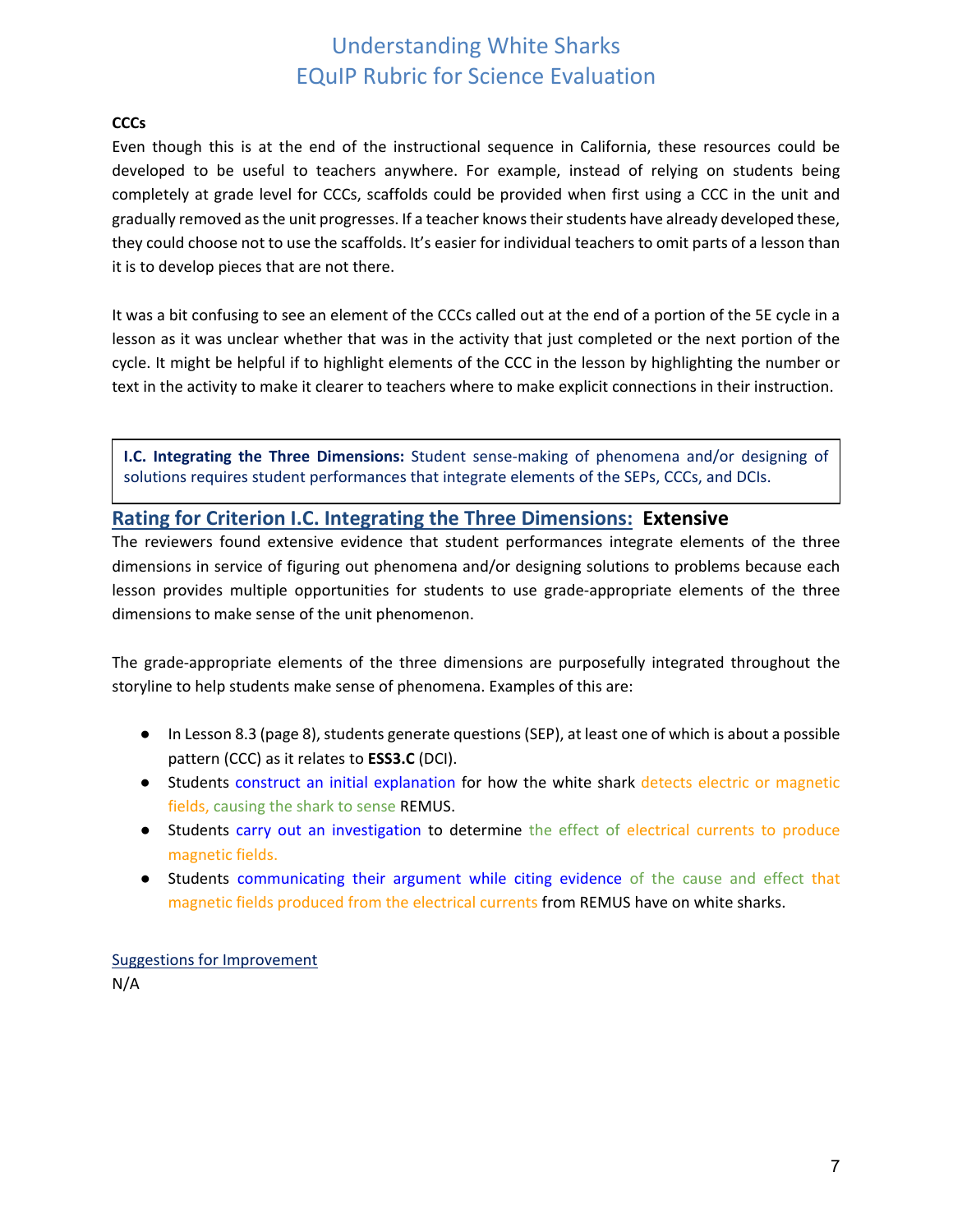**I.D. Unit Coherence:** Lessons fit together to target a set of performance expectations.

- i. Each lesson builds on prior lessons by addressing questions raised in those lessons, cultivating new questions that build on what students figured out, or cultivating new questions from related phenomena, problems, and prior student experiences.
- ii. The lessons help students develop toward proficiency in a targeted set of performance expectations.

### **Rating for Criterion I.D. Unit Coherence: Adequate**

The reviewers found adequate evidence that lessons fit together coherently to target a set of performance expectations because each lesson is purposefully planned to build on previous learning.

There is a daily routine built in that allows students to publicly chart and keep track of their constructed sense-making (C1 is used at the start of each lesson to revisit what they learned previously and at the end to record the new information/evidence they learned).

The Storyline Links in each lesson help make connections from previous learning to lesson level learning expectations, and where the current lesson connects to the next lesson.

Lesson 8.1 suggests charting the questions, but there is no reference back to these student questions throughout the storyline. In Lesson 8.2 there is a chart that is created for keeping questions, but it is unclear what happens to this chart as it is not mentioned again in the unit. Prior to each lesson in "Materials to get ready," it says to make sure C1 is visible, but not the questions.

### Suggestions for Improvement

In Lesson 8.1 Part 3c (page 8), there is a conversation where students should be generating questions, including mention of four important ones. Instead of giving teacher prompts to help students come up with these questions, the materials direct the teacher to "specifically ask and chart the following if students don't generate these questions." Developers should consider providing guidance for teachers on how student questions can be displayed and used as a bridge between portions of the storyline. Having a permanent and public place to keep track of students' own questions is a powerful way to help create a culture where every student is part of the figuring out and to show all student ideas are honored and important. A suggested resource to consider: **Questions and Classroom Routines**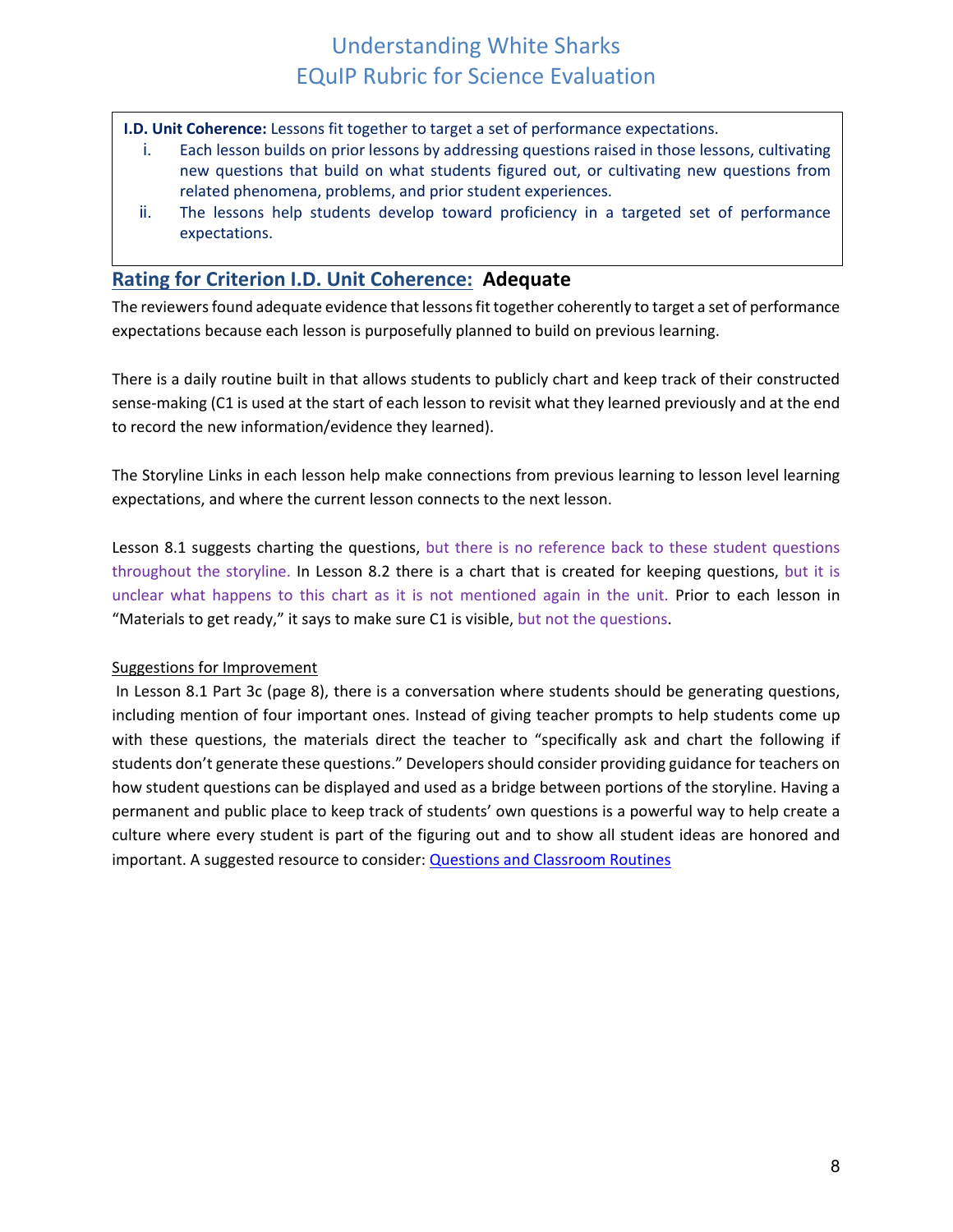**I.E. Multiple Science Domains**: When appropriate, links are made across the science domains of life science, physical science and Earth and space science.

- i. Disciplinary core ideas from different disciplines are used together to explain phenomena.
- ii. The usefulness of crosscutting concepts to make sense of phenomena or design solutions to problems across science domains is highlighted.

### **Rating for Criterion I.E. Multiple Science Domains: Extensive**

The reviewers found extensive evidence that links are made across the science domains when appropriate because the storyline builds and reinforces deep understanding of related DCIs in life science, physical science, and earth science. For example:

- In Lesson 8.2, students use their knowledge of **LS4.A** and apply knowledge of fossils to uncover a truth about fossils—that they are not always the best source of evidence—which leads students to consider what type of data they now need to gather.
- In Lesson 8.3, students address **ESS3.C** to consider the historical treatment of sharks and how their decline was a product of human impacts/unregulated fishing practices.
- In Lesson 8.4, students apply their understanding of **LS4.C** (adaptations and senses) as they also build toward **PS4.C** to understand that wave pulses of a digital signal are a more reliable way to send information, as they study REMUS.

### Suggestions for Improvement

Purposeful reflection for students on how the CCC elements connect these domains of science would build a deeper understanding of the value of using CCCs to investigate phenomena.

**I.F. Math and ELA:** Provides grade-appropriate connection(s) to the Common Core State Standards in Mathematics and/or English Language Arts & Literacy in History/Social Studies, Science and Technical Subjects.

### **Rating for Criterion I.F. Math and ELA: Extensive**

The reviewers found extensive evidence that the materials provide grade-appropriate connections to the Common Core State Standards (CCSS) in mathematics, English language arts (ELA), history, social studies, or technical standards because all lessons are purposefully tied to engage students in activities that support sense-making utilizing a variety of media, and students are expected to read, write, and communicate for different purposes.

- Grade-appropriate CCSS in mathematics and ELA standards are purposefully incorporated into lessons with teacher support to help students make these connections.
- Reading materials go beyond textbooks and include news articles, journal articles, infographics, and websites of scientific entities.
- Students have multiple opportunities for high level verbal discourse in a variety of formats and scenarios (partners, small group, formal presentations, and technology-enhanced).
- Common Core standards are listed in the materials at the beginning of each lesson (for example,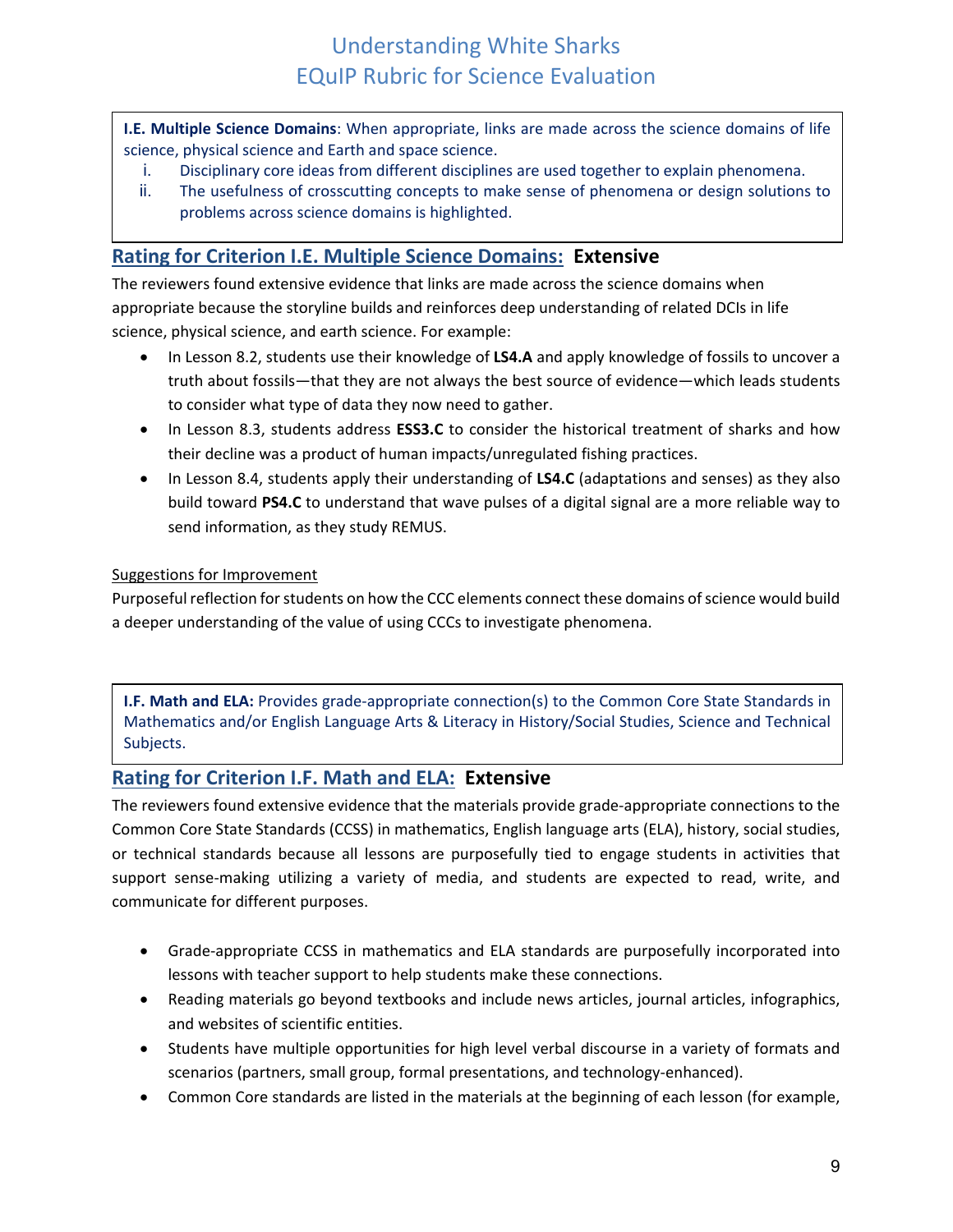Lesson 8.1, page 2; Lesson 8.2, page 3).

- Common Core State Standards connections along with scaffolds recommended for students can be found in Lesson 8.9 (page 13).
- Strategies from ELA (literature circles and reading roles) are "borrowed" as strategies to help students uncover meaning from complex texts (Lesson 8.3).

Suggestions for Improvement

N/A

## **Overall Category I Score (0, 1, 2, 3): 2**

**Unit Scoring Guide – Category I**

#### **Criteria A**–**F**

**3:** At least adequate evidence for all of the unit criteria in the category; extensive evidence for criteria A–C

**2:** At least some evidence for all unit criteria in Category I (A–F); adequate evidence for criteria A–C

**1:** Adequate evidence for some criteria in Category I, but inadequate/no evidence for at least one criterion A–C

**0:** Inadequate (or no) evidence to meet any criteria in Category I (A–F)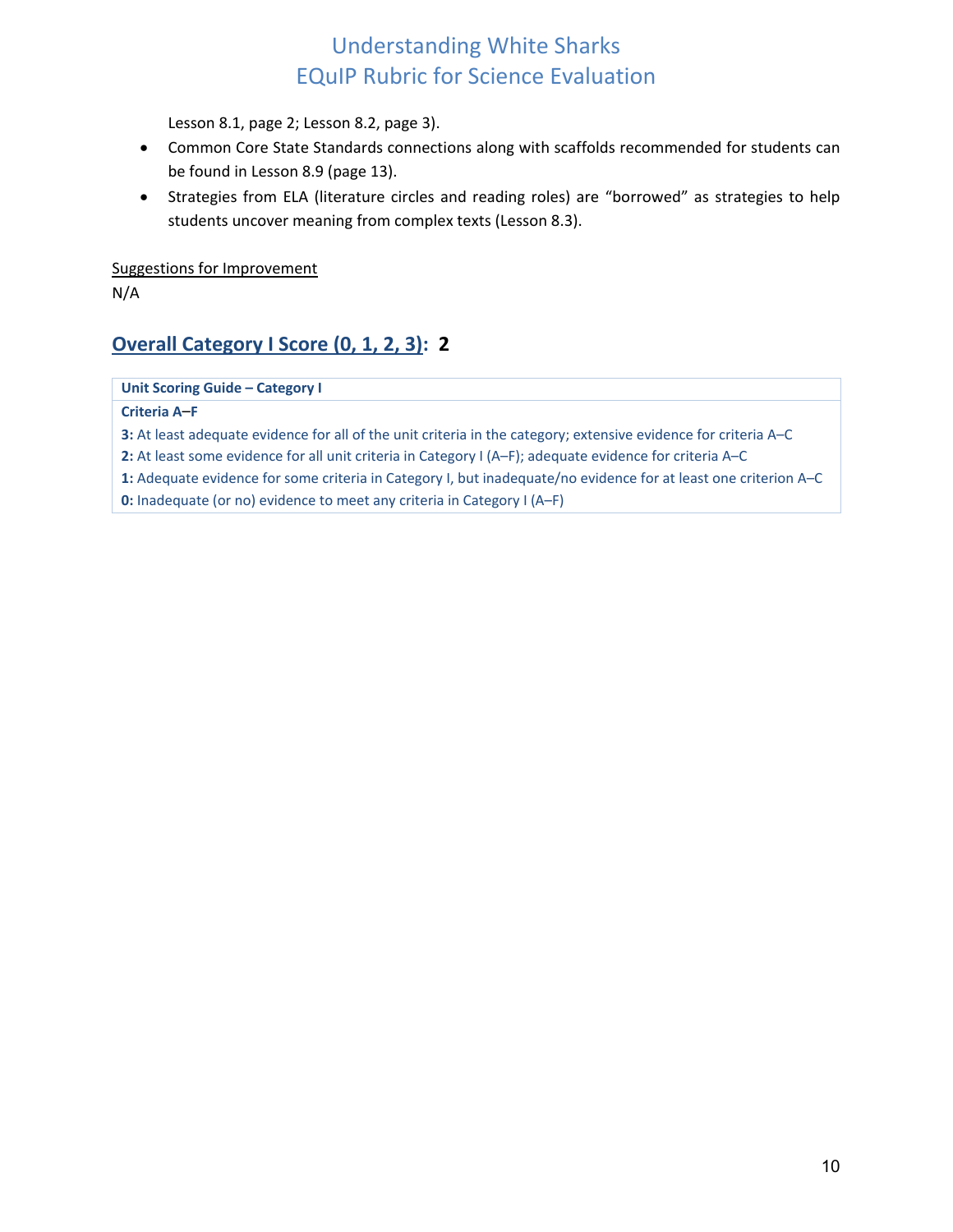## **Category II. NGSS Instructional Supports**

Score: 3

**II.A. Relevance and Authenticity:** Engages students in authentic and meaningful scenarios that reflect the practice of science and engineering as experienced in the real world.

- i. Students experience phenomena or design problems as directly as possible (firsthand or through media representations).
- ii. Includes suggestions for how to connect instruction to the students' home, neighborhood, community and/or culture as appropriate.
- iii. Provides opportunities for students to connect their explanation of a phenomenon and/or their design solution to a problem to questions from their own experience.

### **Rating for Criterion II.A. Relevance and Authenticity: Extensive**

The reviewers found extensive evidence that the materials engage students in authentic and meaningful scenarios that reflect the real world because students are engaged with the phenomenon as directly as possible to generate compelling lines of student inquiry that come from their experiences.

- The opening lesson when students interact with the anchor phenomenon is structured in a way that lifts up students' own experience to connect to this phenomenon. Their own background knowledge is acknowledged and used to guide more learning.
- In Lesson 8.1, students engage with an article and a video then share their personal connections and ideas (page 8) about sharks.
- If this is not a phenomenon that is close to their students, in Lesson 8.9 teachers are encouraged to "Consider also finding recent news articles for your area that report on similar information..." (page 7).
- In Lesson 8.7 (page 4), connections are made to students' everyday lives while discussing wireless technology applications.

### Suggestions for Improvement

Reviewers appreciated the video links to find videos to engage students who may not be close to this phenomenon. This unit is written for California schools, but it is recommended that the authors also include other resources to support implementation of this lesson in other parts of the country.

**II.B. Student Ideas:** Provides opportunities for students to express, clarify, justify, interpret, and represent their ideas and respond to peer and teacher feedback orally and/or in written form as appropriate.

### **Rating for Criterion II.B. Student Ideas: Adequate**

The reviewers found adequate evidence that the materials provide students with opportunities to both share their ideas and thinking and respond to feedback on their ideas because feedback loops are well developed throughout the lessons to help students improve their understanding throughout the unit.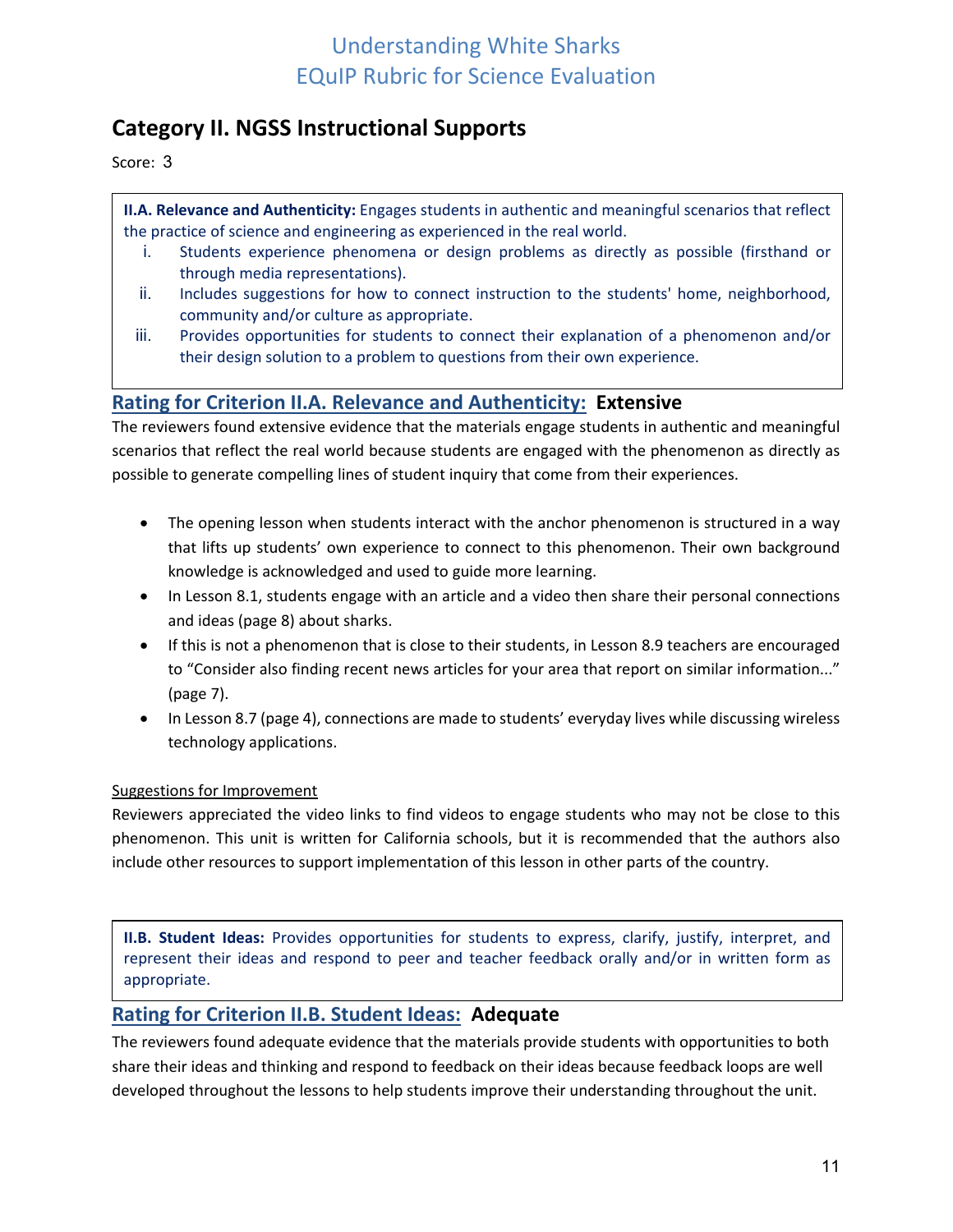Student artifacts include elaborations (which may be written, oral, pictorial, kinesthetic, and modeling) of reasoning behind their answers, and show how students' reflective thinking has changed over time. The lessons provide supports to teachers for eliciting student ideas, and the teacher/students are engaged in multiple modalities of feedback: written/oral feedback from teacher and peers. Students are provided opportunities to then utilize their feedback to construct new learning. Finally, students all have a point of entry and have opportunities to revise their thinking. Students can compare various explanations and, using CCCs and SEPs, determine which solution is most accurate.

Throughout the lessons, and in teacher notes embedded in the lessons, there are suggestions for how teachers might help elicit student ideas. For example, in Lesson 8.6 (pages 6–7) as students are asked to model how sound travels, suggestions are given to teachers to elicit ideas and for what kind of phrases could help get students to include necessary components if the teachers are not seeing them. As a student, there is also an opportunity to see other models and compare and revise their own.

In Lesson 8.6, students provide peer feedback on team consensus models using color-coded sticky notes to ask for clarification of ideas, build on ideas, and agree with or praise ideas. In Lesson 8.3, students are provided the opportunity to discuss their feedback with peers and refine their work based on teacher feedback.

The focus of the unit is making sense of the anchor phenomenon, and even the final assessment seems to be the PSA created explaining the anchor. Students are not presented with the opportunity to expand their complete understanding to new phenomena outside of this scope.

#### Suggestions for Improvement

If this is completed in the California sequence, then students are expanding on areas from other learning. However, this will be posted to be used in areas around the nation, so this may be an introduction to the learning in other areas.

The unit could be improved by providing scaffolds to help students support others through discourse.

Authors could build toward an extensive rating by providing students with the opportunity to demonstrate their proficiency in all three dimensions through a transferable task making sense of a similar, but different phenomenon.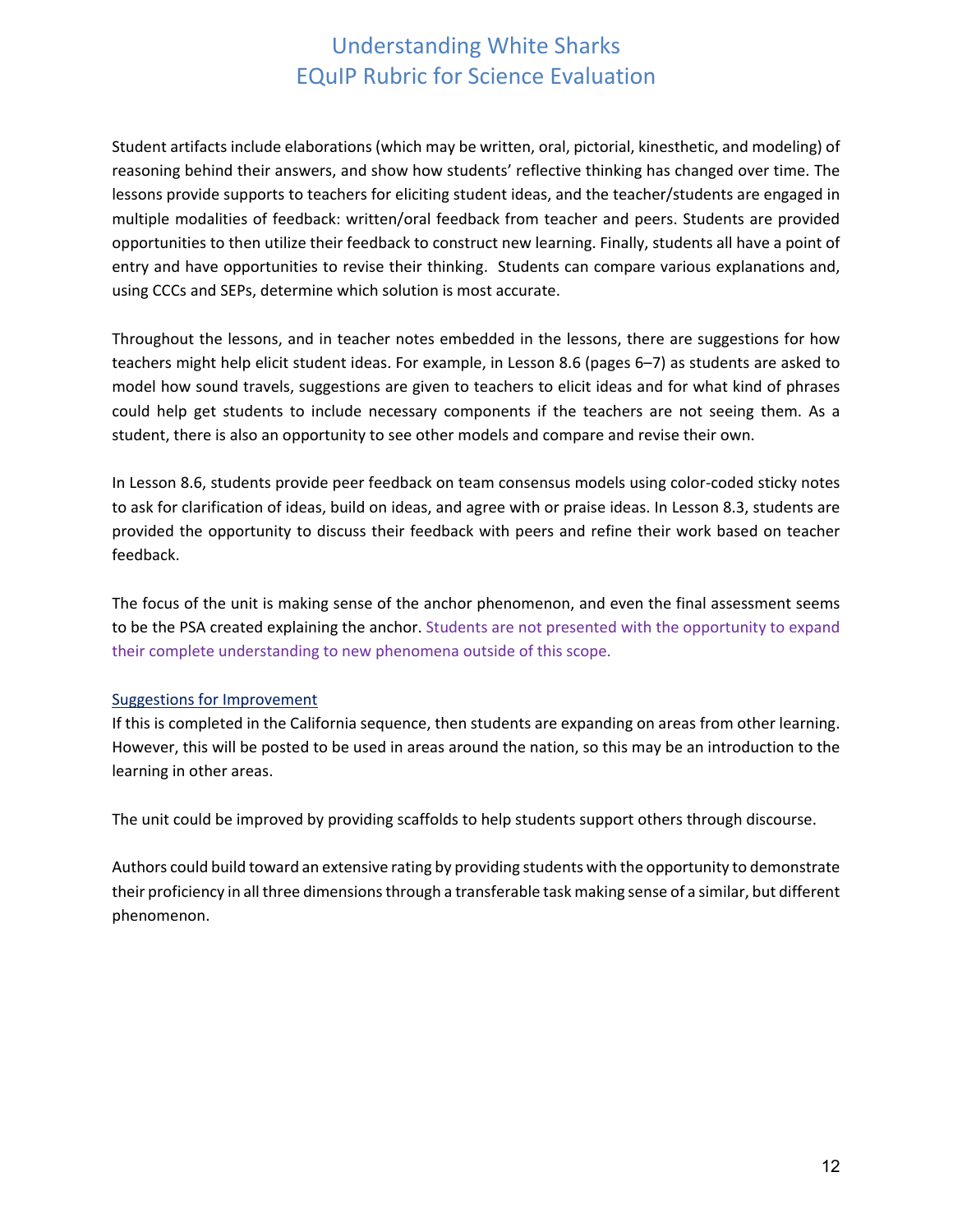**II.C. Building Progressions:** Identifies and builds on students' prior learning in all three dimensions, including providing the following support to teachers:

- i. Explicitly identifying prior student learning expected for all three dimensions
- ii. Clearly explaining how the prior learning will be built upon.

### **Rating for Criterion II.C. Building Progressions: Adequate**

The reviewers found adequate evidence that the materials identify and build on students' prior learning in all three dimensions because materials make clear the expected level of proficiency students should have with all three dimensions for the core learning in the unit.

- The developers state that the unit is at the end of the Grade 8 year and cites all grade level proficiency understanding should be present. Suggestions for instruction if students are lacking the needed learning are provided in teacher notes boxes within the lessons.
- In Lesson 8.1 (page 3), "As this is the end of the middle school, students should also bring a full breadth of understanding of the 6–8 grade band progressions for the SEPs and CCCs."
- Teacher notes are given in boxes in lessons to provide support for lacking or scaffolding SEP skills (for example, Lesson 8.3, page 7).
- The Narrative and Introduction provides "Learning Sequence Usage and Progressions for each Dimension." In this resource, the authors of the unit outline what knowledge is being built and what knowledge is being used by students related to each dimension for each lesson in the unit and break down the SEP and CCC components.

#### Suggestions for Improvement

Developers should consider providing suggestions for adaptation if students are already above the proficiency level of the performance expectations.

**II.D. Scientific Accuracy:** Uses scientifically accurate and grade-appropriate scientific information, phenomena, and representations to support students' three-dimensional learning.

### **Rating for Criterion II.D. Scientific Accuracy: Extensive**

The reviewers found extensive evidence that the materials use scientifically accurate and grade appropriate scientific information because all science ideas included in the materials are accurate and there is strong support for teachers to clarify potential alternate conceptions that they (or their students) may have.

- The materials include suggestions for discussion prompts, etc., for when students have alternate conceptions.
- References are cited to ensure accurate information is shared (Lesson 8.2, page 21).
- In Lesson 8.8, steps 7a and 7b address what to do if students are not considering how certain components are actually interacting when they are creating an explanatory model (page 6).
- In Lesson 8.6, pages 5 and 6 have teacher note boxes that address what to do if students are not including certain components in their models, and there are also discussion prompts to help the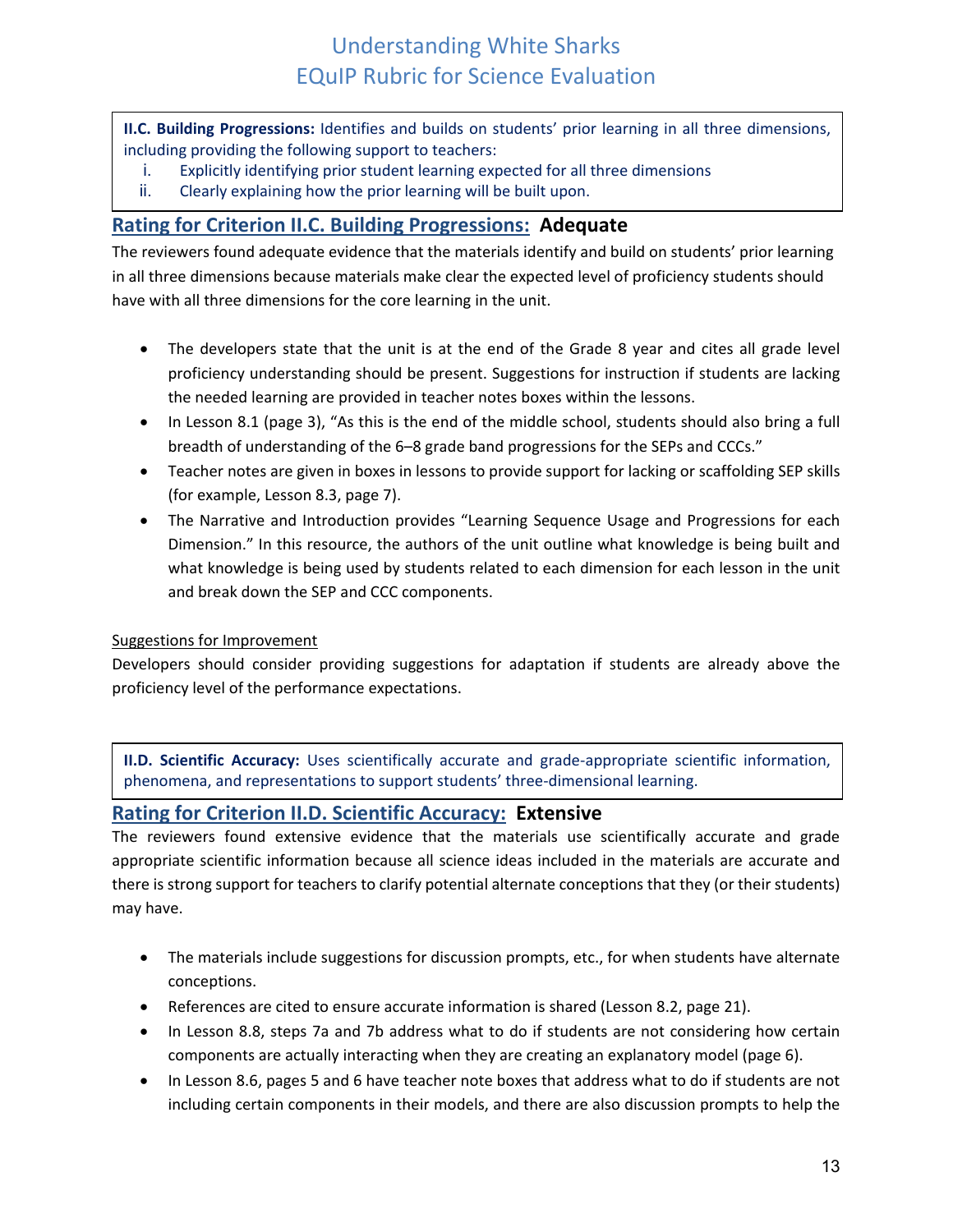teacher get students to pull out the important ideas during discussion before creating their model.

• Teacher notes in Lesson 8.8 help give teachers the additional accurate and grade appropriate science background knowledge (page 11).

Suggestions for Improvement

N/A

**II.E. Differentiated Instruction:** Provides guidance for teachers to support differentiated instruction by including:

- i. Appropriate reading, writing, listening, and/or speaking alternatives (e.g., translations, picture support, graphic organizers, etc.) for students who are English language learners, have special needs, or read well below the grade level.
- ii. Extra support (e.g., phenomena, representations, tasks) for students who are struggling to meet the targeted expectations.
- iii. Extensions for students with high interest or who have already met the performance expectations to develop deeper understanding of the practices, disciplinary core ideas, and crosscutting concepts.

### **Rating for Criterion II.E. Differentiated Instruction: Adequate**

The reviewers found adequate evidence that the materials provide guidance for teachers to support differentiated instruction because extra supports, including access to phenomena and opportunities to represent thinking through a variety of modalities, are evident throughout the unit to support sensemaking for all students.

The unit materials include supports to differentiate for several different groups of students including English language learners (ELs), struggling students, students below reading level, and high-interest students that have already met the performance expectations. There are also extra supports in the form of multiple/alternate modalities provided for students who are struggling to meet performance expectations.

Generic accommodations, including suggestions to skim an article before reading for key vocabulary, working in groups, using sense-making science notebooks, using sentence frames, and watching videos multiple times are included at the end of each lesson in the unit. The general accommodations sections give supports for low literacy and language learners in reading, speaking, listening (Lesson 8.7, page 14) and writing (Lesson 8.2, page 21).

In Lesson 8.3, "Teacher Note: Roles can be differentiated based on students' interests and abilities. Cause and Effect Analyst and Pattern Pro are roles that all students should feel comfortable with and be able to contribute to the group. Legislative Analyst is a role that takes a more critical eye and someone that can understand how and why government plays a part. The most challenging role is that of the Nature of Science Guru because of its asks the student to be well versed in both the science and a big picture of what we do and why" (page 10).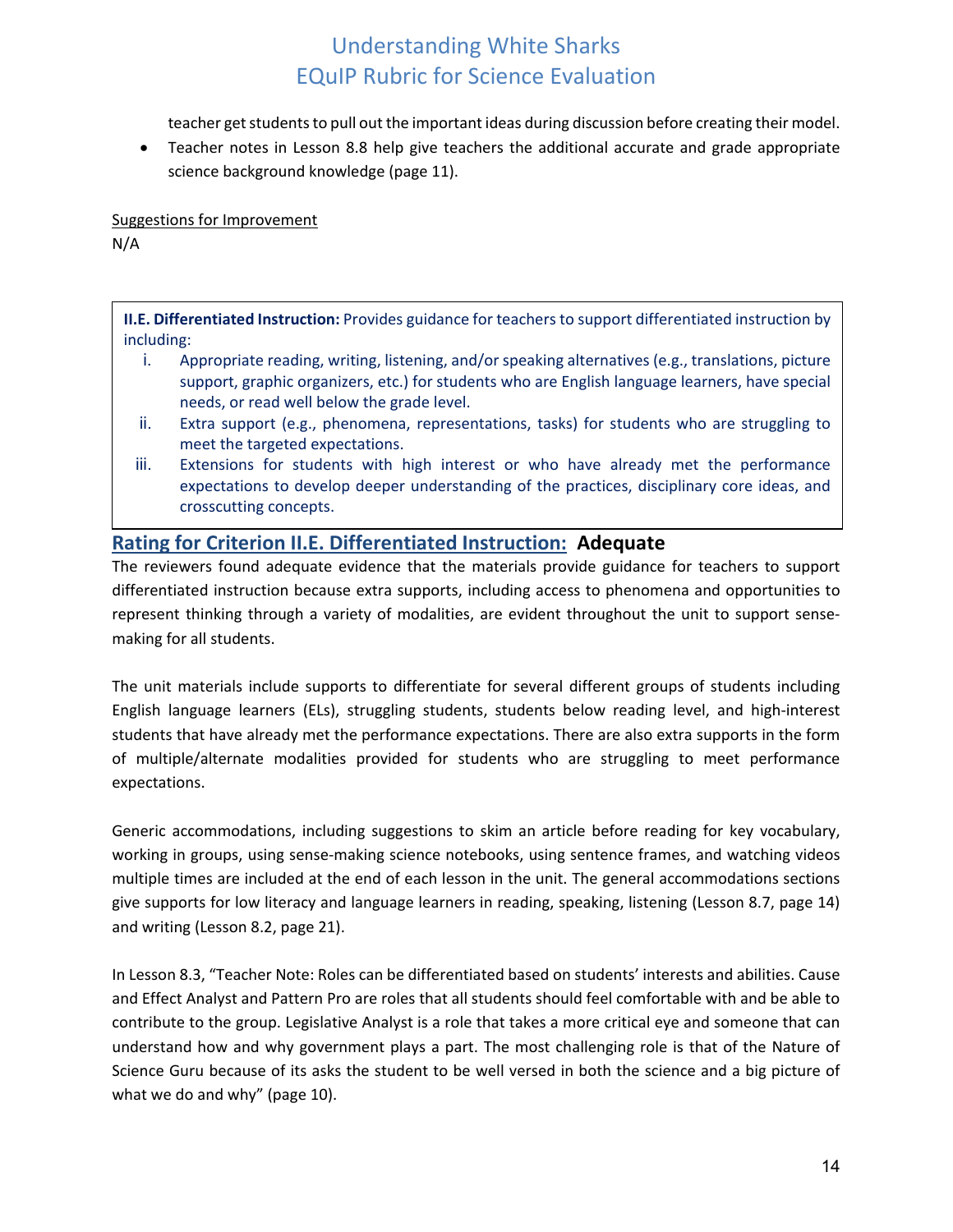Specific accommodations are also included to meet the needs of various student groups:

- For students struggling with the modeling process, suggest they add a story of what is happening to accompany the work they are able to do (like a narrative). If able, encourage them to use this story to inspire ideas of things they can add to the model and vice versa (Lesson 8.8). This lesson also suggests, "Instead of showing students R1 (Tweet from the CSULB Shark Lab) and discussing the implications of using a target for size comparisons, this section could also be used to challenge students, especially the more motivated or engaged, to come up with their own way to determine an accurate length of a white shark before introducing them to the solution that others came up with. Once students have determined a solution, they could compare the two to determine which idea would provide the most accurate estimation of length and what the limitation of each solution might be to help the public be aware of the size of sharks in the water" (page 12).
- The recommendation that ELs write about topics in their notebooks before discussion in order to support speaking tasks and teacher guidance on which word wall words are best for struggling and advanced students is suggested in Lesson 8.7.
- Lesson 8.1 suggests sentence frames for low literacy and second language learners and the use of graphic organizers to help struggling students manage notebook work" (page 18). This lesson also suggests various, more challenging investigation topics for highly engaged students.
- There are few instances where differentiation is provided for students who have already met PEs and may be able to develop a deeper understanding of the SEPs, DCIs, and CCCs. In Lesson 8.5, "If a student in the room already knows how to do this, allow this student to introduce the idea. If possible, have these materials at each team so each may build the circuit" (page 11).

### Suggestions for Improvement

Developers may want to consider providing more detailed differentiation strategies for ELs using the most current research: *[English Learners in STEM Subjects](https://www.nap.edu/catalog/25182/english-learners-in-stem-subjects-transforming-classrooms-schools-and-lives)*.

To move to extensive, developers should consider providing guidance on how student understanding is determined at the point in the lesson where differentiation supports are embedded and add how these suggested supports will help students demonstrate progress towards understanding the Performance Expectations.

It could also be helpful to provide additional supports for students who have already met the PEs, to allow them to further extend their understanding in one or more of the three dimensions.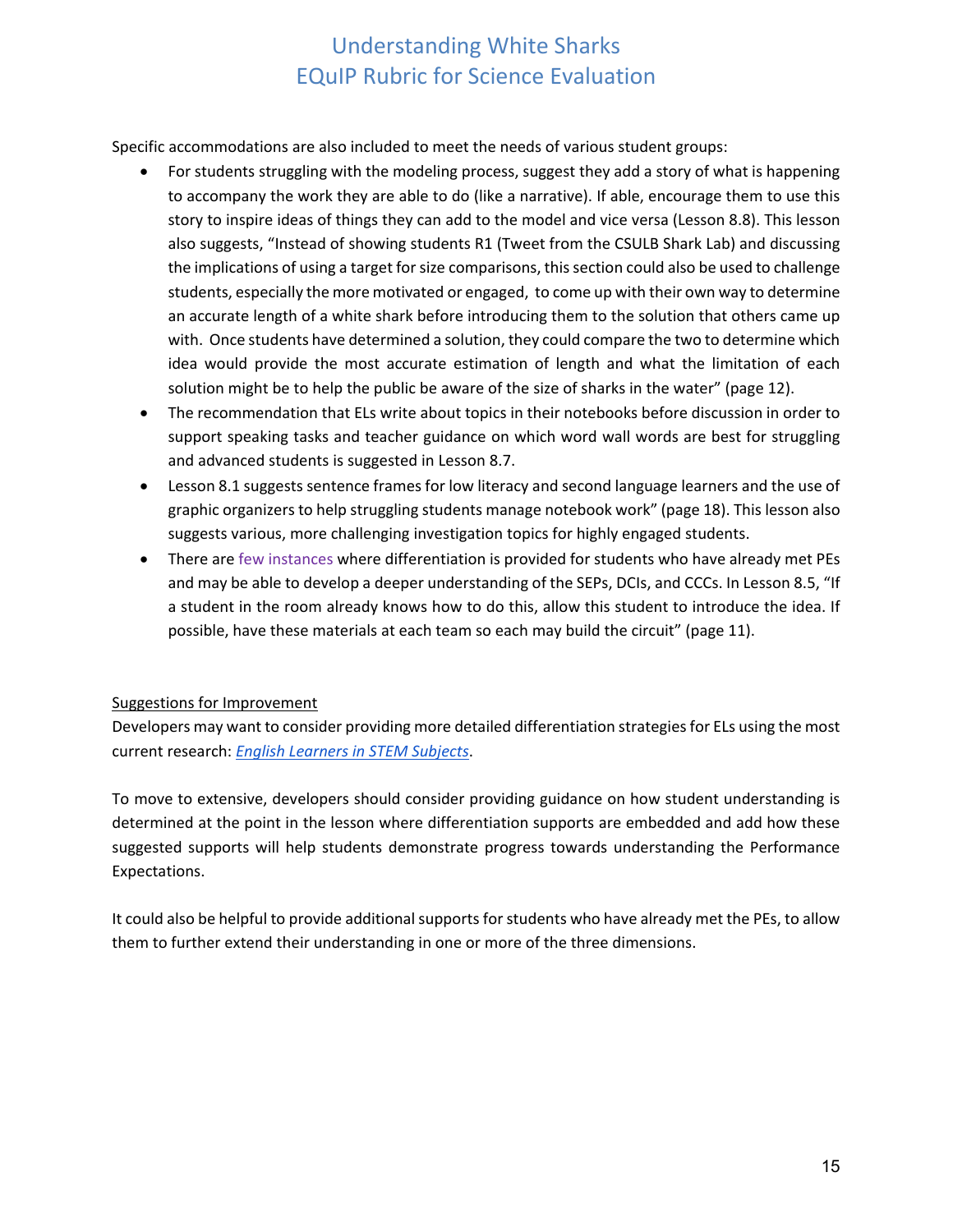**II.F. Teacher Support for Unit Coherence:** Supports teachers in facilitating coherent student learning experiences over time by:

- i. Providing strategies for linking student engagement across lessons (e.g. cultivating new student questions at the end of a lesson in a way that leads to future lessons, helping students connect related problems and phenomena across lessons, etc.).
- ii. Providing strategies for ensuring student sensemaking and/or problem-solving is linked to learning in all three dimensions.

### **Rating for Criterion II.F. Teacher Support for Unit Coherence: Adequate**

The reviewers found adequate evidence that the materials support teachers in facilitating coherent student learning experiences over time because all students are engaged with phenomena that are meaningful and relevant, and supports are provided for all students through the application of targeted grade-appropriate SEPs, CCCs, and DCIs as the central component of learning.

- Connections are explicitly made from the previous lesson to the current lesson and then to the next lesson in all lessons' front matter. Additionally, strategies are given to teachers to help facilitate learning in the classroom without "giving answers."
- In Lesson 8.2 (pages 9–12), the jigsaw strategy is explained for teachers unfamiliar with this activity. In Lesson 8.9 (pages 20–21), the  $I^2$  strategy is explained with examples to help teachers facilitate the learning with their students. There are routines built in such as returning to the explanation chart and using science notebooks that focus on constructing knowledge over time.
- One teacher note box gives the warning, "Throughout the entire learning sequence, articles, videos, and websites have been carefully chosen so as not to 'tell' information students will later discover so that students can develop ideas over time. The engage, especially, is designed to have references that provide incomplete information so students can better engage in SEPs and CCCs. If other references are preferred, it is recommended that the teacher review the entire learning sequence to get a sense of what students will be making sense of over time before replacing."

### Suggestions for Improvement

It may be helpful to provide more information for teachers on how student questioning can be harnessed to drive learning. Sometimes it seems like students ask questions, but then the teacher tells them what they will be doing next or what question they will be answering. Sample student questions and strategies for how to relate student questions to next steps may help guide teachers.

Developers should consider adding supports for teachers in developing aspects of the SEPs.

**II.G. Scaffolded differentiation over time:** Provides supports to help students engage in the practices as needed and gradually adjusts supports over time so that students are increasingly responsible for making sense of phenomena and/or designing solutions to problems.

### **Rating for Criterion II.G. Scaffolded Differentiation Over Time: Adequate**

The reviewers found adequate evidence that the materials support teachers in helping students engage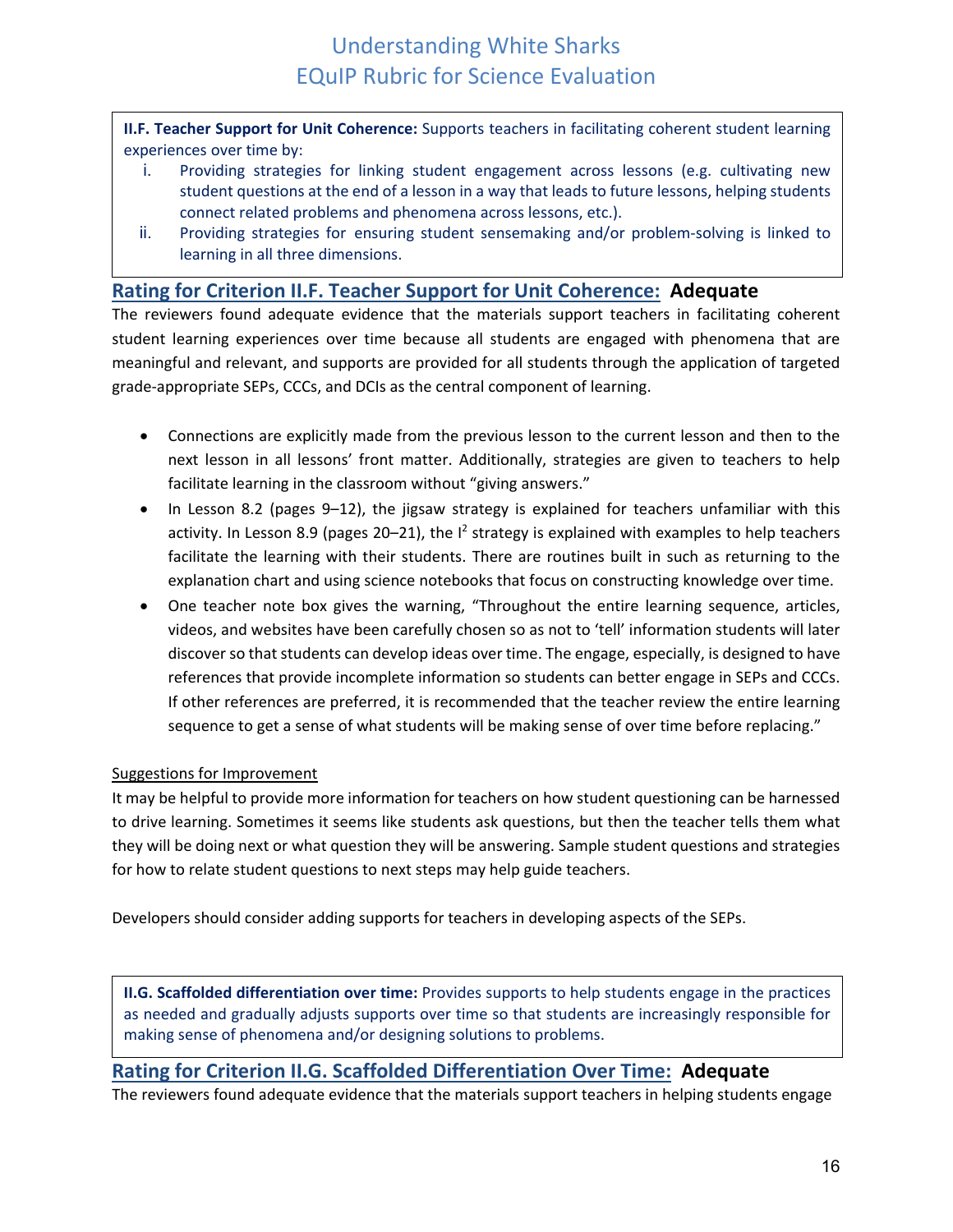in the practices as needed and gradually adjust supports over time because students are expected to already be at grade level for all SEPs and CCCs so there isn't expected differentiation over time. With a few small exceptions, students are engaging in the SEPs only in service of learning the DCIs.

- Each SEP is being used at more or less the same level of student independence throughout the learning sequence.
- While accommodations are included at the end of each lesson, they are broad, and do not show specifics on how students with diverse needs can be supported throughout the unit. Since this is a unit designed for 8th graders at the end of the year, the authors make the claim that many of the elements of the SEPs have already been developed and are being used here to make sense of the phenomena and gain understanding of the DCIs.
- In Lesson 8.6 (page 6), students are asked to draw a quick model. The class discusses features needed and then engage in a peer feedback session on their model. A teacher note is given to help students work through the important features, ideas for facilitating a discussion on common symbols as a class and then release students to create independent models. In Lesson 8.8 (page 6), students are just told to build a model, without teacher scaffolds as in Lesson 8.6.
- Asking questions appears in almost all the lessons, but in 8.1, the teacher provides guidance on refining questions. By Lesson 8.9, students independently ask questions to identify and clarify evidence as the premise of an argument
- In the final lesson, scaffolds are suggested for the CER explanation, but these are not given anytime earlier in the unit.

#### Suggestions for Improvement

The developers may consider including scaffolds to writing explanations earlier in the unit and then expecting students to refine them in the final lesson.

Developers may want to consider how the CCC resource is used by students and teachers to build understanding over time. It is recommended that there be guidance for teachers in how to use this resource to support students with varying abilities.

Even though this is at the end of the instructional sequence in California, these resources could be developed to be useful to teachers anywhere. Instead of relying on students being completely at grade level for SEPs, the unit could provide scaffolds when first using an SEP and gradually remove these as the unit progresses. If a teacher already knows their students have developed these SEPs, they could choose not to use the scaffolds. It is easier for individual teachers to omit parts of a lesson than it is to develop pieces that are not there.

### **Overall Category II Score (0, 1, 2, 3): 3**

#### **Unit Scoring Guide – Category II Criteria A‐G: 3:** At least adequate evidence for all criteria in the category; extensive evidence for at least two criteria **2:** Some evidence for all criteria in the category and adequate evidence for at least five criteria, including A

- **1:** Adequate evidence for at least three criteria in the category
- **0:** Adequate evidence for no more than two criteria in the category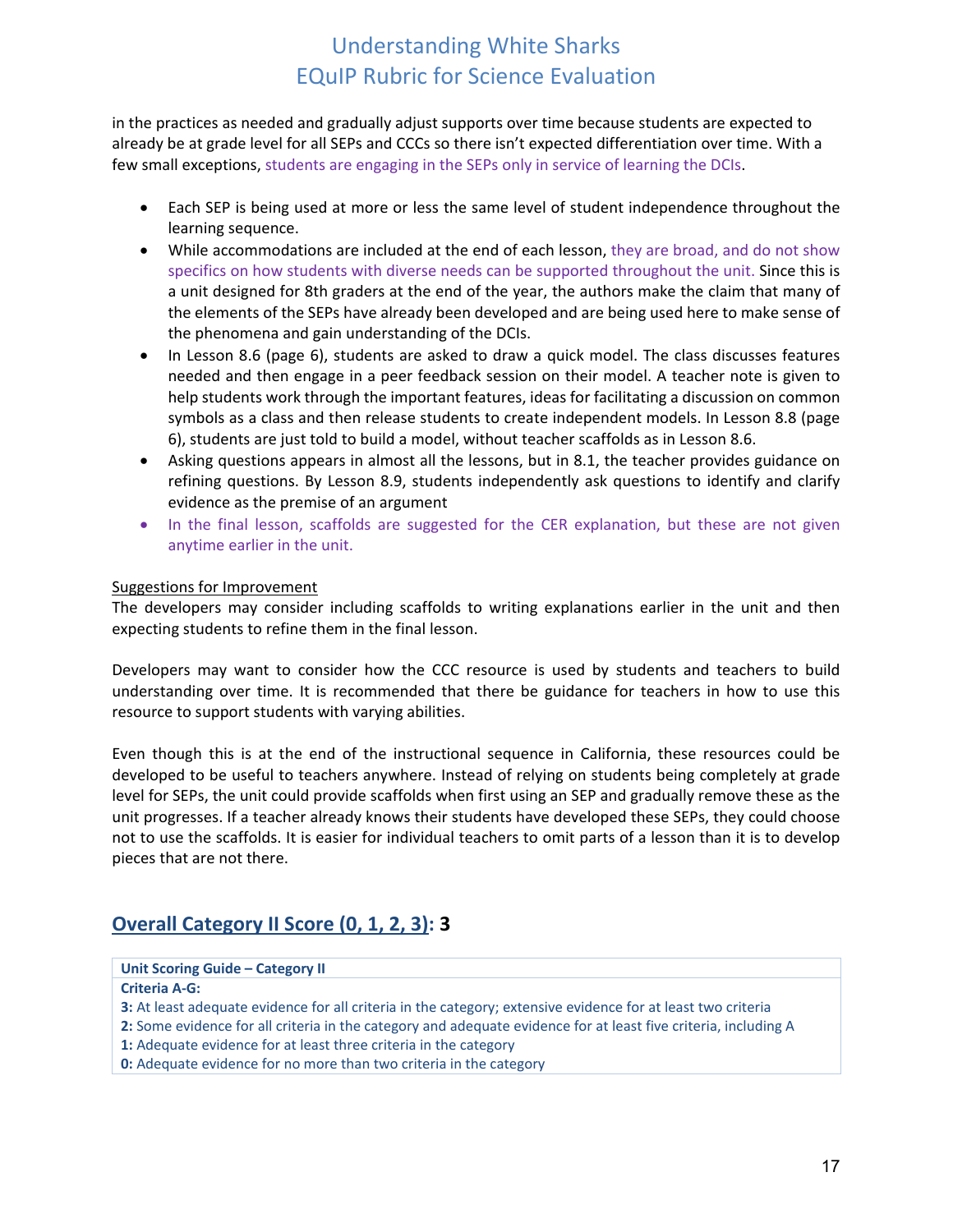## <span id="page-17-0"></span>**Category III. Monitoring NGSS Student Progress**

Score: 3

**III.A. Monitoring 3D student performances:** Elicits direct, observable evidence of three-dimensional learning; students are using practices with core ideas and crosscutting concepts to make sense of phenomena and/or to design solutions.

### **Rating for Criterion III.A. Monitoring 3D Student Performances: Extensive**

The reviewers found extensive evidence that the materials elicit direct, observable evidence of students using practices with core ideas and crosscutting concepts to make sense of phenomena and/or design solutions because evidence of three-dimensional learning is visible throughout the unit.

Throughout the unit, students are constructing an explanation supported by evidence to engage in argument about the cause of recent increases in white shark encounters. To do this, they engage in other three-dimensional performances. For example, in Lesson 8.7 (page 7), students complete their exploration by *considering limitations of their data* (Analyzing and Interpreting Data) through the lens of Cause and Effect (CCC Category).

Opportunities for students to create evidence of three-dimensional learning exist:

- When students continuously add to, modify, and work on their shark encounter claim chart throughout the unit;
- when students develop initial and final models of their understanding in Lessons 8.6 and 8.8;
- when students explain the anchor phenomenon through the creation of a PSA in Lesson 8.10; and
- when students work as a team to write a CER in Lesson 8.9 to answer the question from the anchor phenomenon, "Are there really more shark encounters now than in the past?".

#### Suggestions for Improvement

N/A

**III.B. Formative:** Embeds formative assessment processes throughout that evaluate student learning to inform instruction.

### **Rating for Criterion III.B. Formative: Adequate**

The reviewers found adequate evidence that the materials embed formative assessment processes throughout that evaluate student learning and inform instruction because materials include explicit, frequent, and varied supports for formative assessment processes.

Ideas for formative feedback are given throughout the lesson and notated with small flag symbols; they are also found in the teacher note boxes throughout the lessons. These formative assessment opportunities are varied and address learning in all three dimensions. Some additional supports are given to teachers to help them change instruction in response to what students are showing they understand.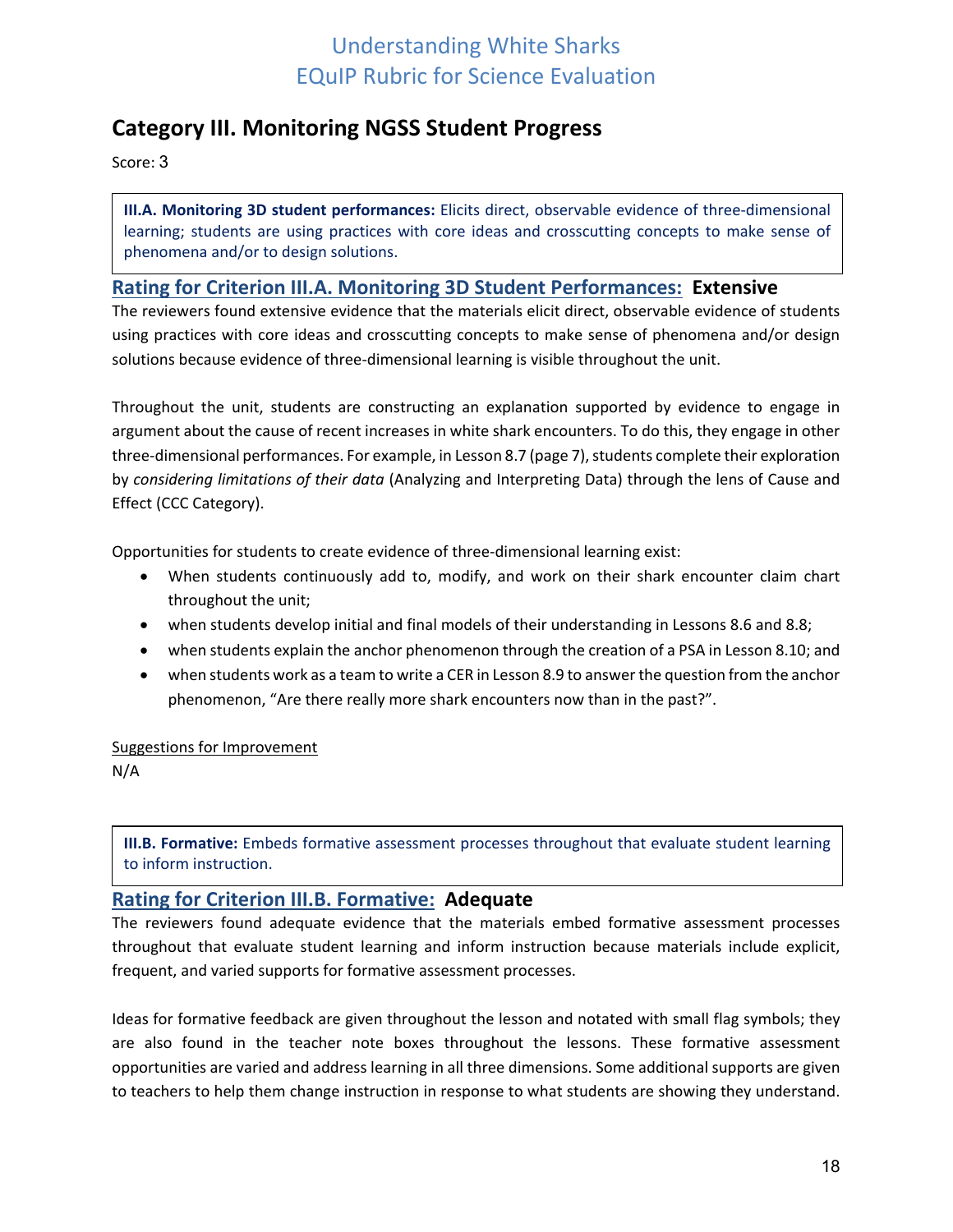For example, in Lesson 8.2 (page 18), formative assessment flag notes, "Have a brief discussion with students to see what their thoughts are, if students reveal in the discussion that they aren't understanding this important point, adjust instruction." Another flag notes, "When students are finished, take time to read notebook responses and leave sticky note feedback. Return notebooks to students and ask them to review the feedback and, if helpful, to discuss questions they may have with their team. After discussing, ask students to consider the feedback and refine their work. Ask students to identify their revisions in some way so that you can check again to see their progress" (page 19).

On page 20, the teacher note states, "...Formative Feedback: using a method of "sticky note feedback" is a way to encourage students to modify thinking, given input from a teacher or peer. Feedback should be constructive to give students a "pulse" on their progress and can give direction where they are on target as well as how to improve. Using a sticky note (rather than writing directly on the student notebook page) sends a signal that the teacher or peer respects that the notebook work is the student sense-making space and belongs to the student."

In Lesson 8.3 (page 6), guidance is given to "use students responses as an opportunity to reinforce more accurate scientifically-aligned ideas that students share and use probing questions directed to the class to help students that may have confusion."

Often, where a formative assessment flag is noted, guidance will be "adjust instruction if students don't understand." There is little guidance on what to listen for in student responses to gauge whether students understand and there is often no guidance on how to adjust instruction.

#### Suggestions for Improvement

Consider providing more explicit guidance for teachers on what to look for and what to do in the case where more support is needed for students.

**III.C. Scoring guidance:** Includes aligned rubrics and scoring guidelines that provide guidance for interpreting student performance along the three dimensions to support teachers in (a) planning instruction and (b) providing ongoing feedback to students.

### **Rating for Criterion III.C. Scoring Guidance: Adequate**

The reviewers found adequate evidence that the materials include aligned rubrics and scoring guidelines that help the teacher interpret student performance for all three dimensions because the activities that have scoring guidelines provided are good tools for assessing three-dimensional involvement by students. However, there are not many scoring guidelines for teachers to reference.

- The unit provides feedback "look fors" denoted in formative assessments and rubrics are given for the summative assessment task.
- Lesson 8.5 includes a four-point rubric with clear guidance regarding the specific learning targets to guide the scoring of written scientific arguments (page 32). Lesson 8.6 (page 17) also includes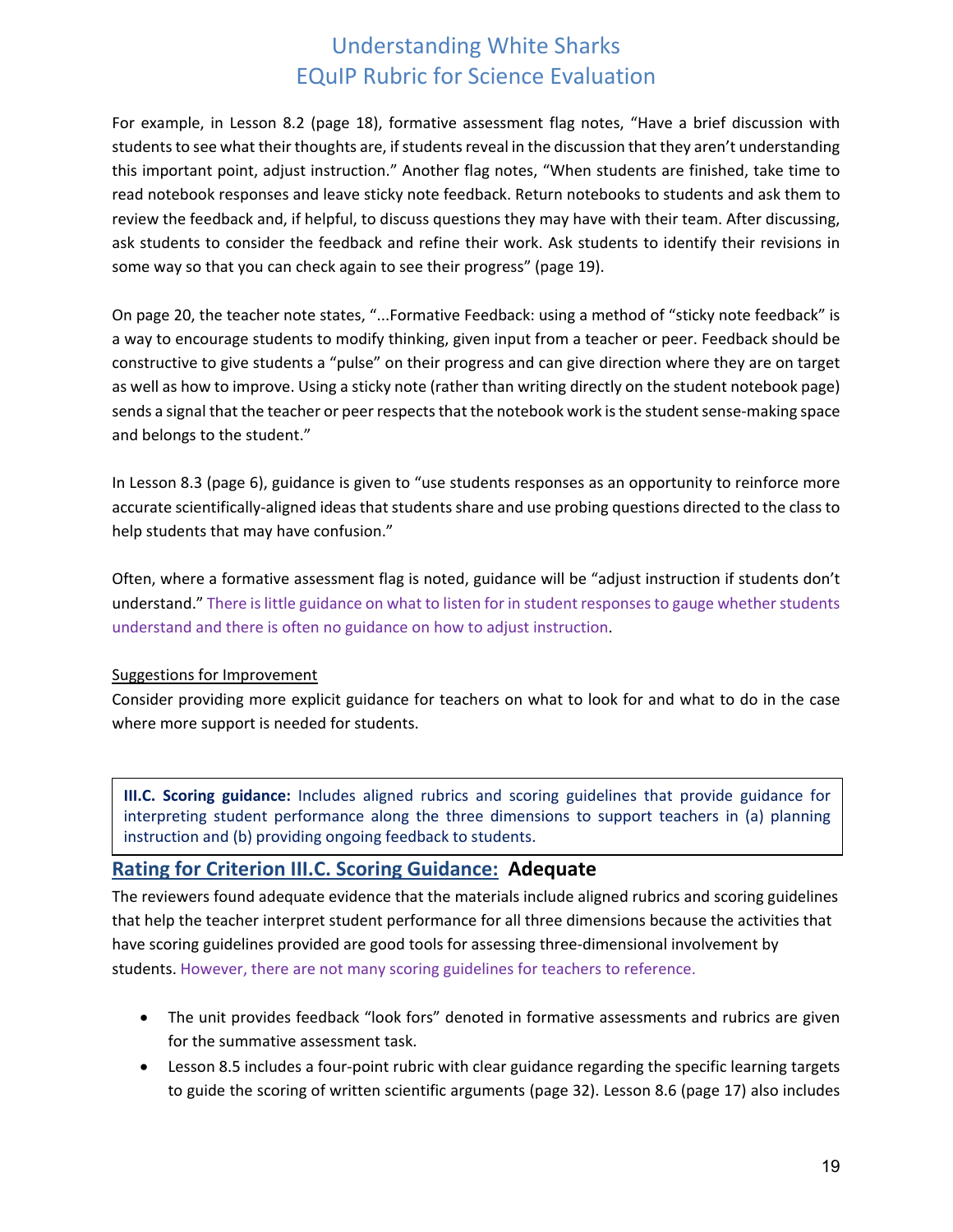a four-point rubric with clear guidance regarding the specific learning targets to score constructing explanations using a model that students develop.

- In Lesson 8.4 (page 5), expected student responses are given to help guide teachers' evaluation of student work. Teacher guidance on feedback and grading is given in Lesson 8.2 (page 19–20).
- In Lesson 8.10 (pages 19–20), all three dimensions of the NGSS are included in the rubric.

#### Suggestions for Improvement

One suggestion to consider is to clearly mark suggested responses, or things to look for, in another color or font so it is easier for the teacher to differentiate from lesson instructions.

It may be beneficial to provide samples of student work (from pilot classes) or anticipated student responses to large tasks. This will provide teachers with more concrete guidance on what they should be looking for in student products while using the scoring guidelines.

It would be helpful if the unit included more guidance for teachers on what "explicitly using the CCC of cause and effect" looks like in student work.

**III.D. Unbiased tasks/items:** Assesses student proficiency using methods, vocabulary, representations, and examples that are accessible and unbiased for all students.

### **Rating for Criterion III.D. Unbiased Task/Items: Adequate**

The reviewers found adequate evidence that the materials assess student proficiency using accessible and unbiased methods, vocabulary, representations, and examples because the materials use developmentally appropriate text and provide tasks that do not assume all students know culturallyspecific knowledge.

- Vocabulary (science and non-science) is grade level appropriate and the amount of text in tasks/items is grade appropriate. Representations or scenarios are culturally neutral and support teachers to be aware of the limitations of the scenario for reaching all students. The unit provides potential scaffolds to make sure that students have the background they need to be successful with the task. The tasks/items provide a variety of ways for students to convey their answers (e.g., talking about their learning, creating visual representations, writing short and more complex answers).
- In Lesson 8.1 (page 7), "For classes with little prior knowledge on white sharks, this is a video clip to set the context without revealing information students will learn later in the learning sequence…"
- While this unit is written for a California program, the authors do a great job of ensuring all students have access to the knowledge gained and are not limited by their prior knowledge of the local area. Videos to engage students and direct experience with phenomena support this.
- While this storyline and phenomenon are interesting to all students, it does not provide the opportunity for ALL students to make connections to their lives beyond the classroom, which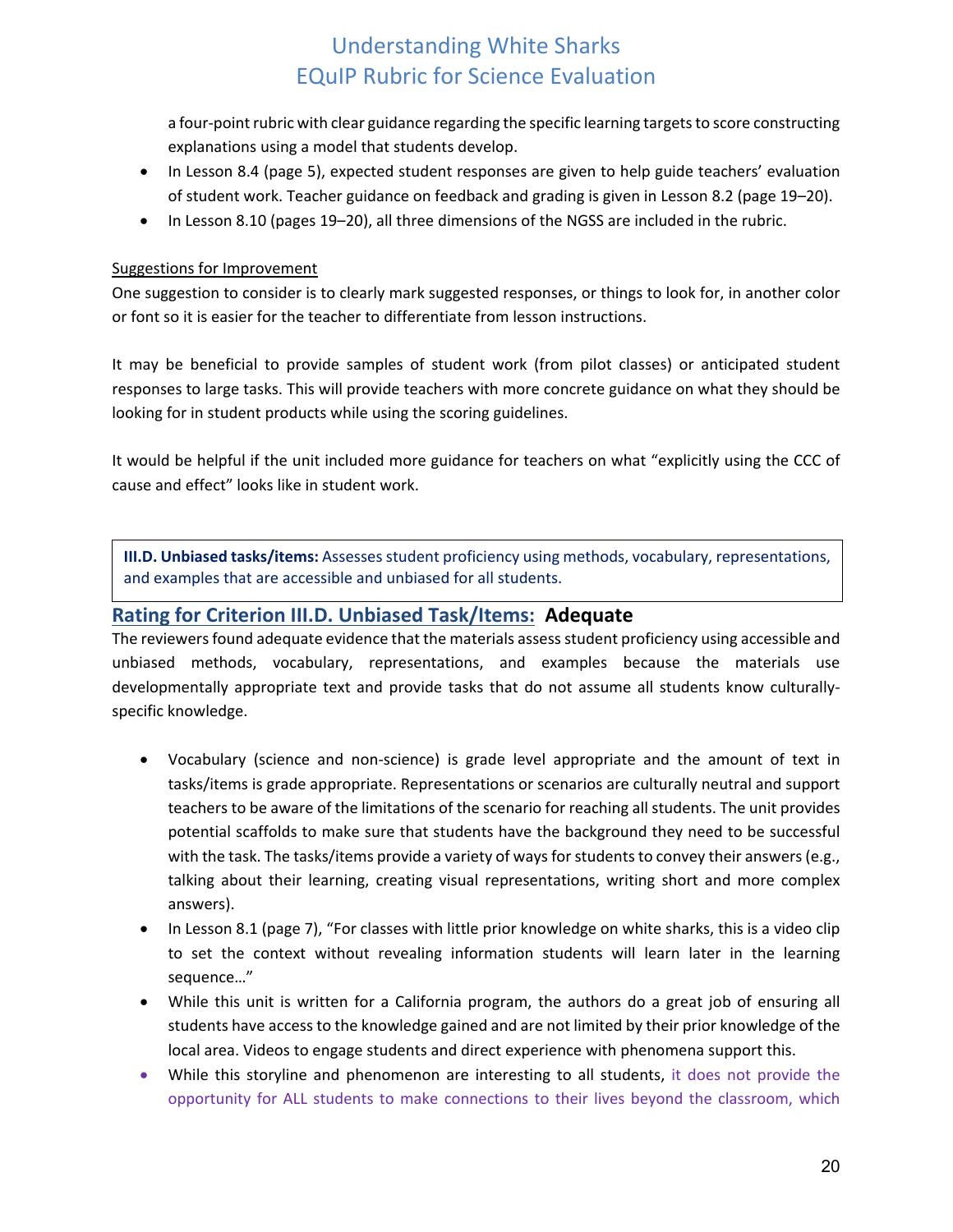#### would move this category to extensive.

• Students are given choice of their target audience in the summative assessment.

#### Suggestions for Improvement

Allow more opportunity for student choice in student products. While there are multiple modalities represented in the tasks that students complete, they are prescribed to certain activities (for example, modeling in Lessons 8.6 and 8.8).

Provide students with more opportunities to choose how to present their learning.

**III.E. Coherent Assessment system:** Includes pre-, formative, summative, and self-assessment measures that assess three-dimensional learning.

### **Rating for Criterion III.E. Coherent Assessment System: Adequate**

The reviewers found adequate evidence that the materials include pre-, formative, summative, and selfassessment measures that assess three-dimensional learning because most or all tasks and items are multi-dimensional, there are significant numbers of tasks, and the measurement of the three dimensions proportionally matches up with the learning goals.

In Lesson 8.10, self-evaluations ask students to score themselves on the rubric and two areas they could improve on.

Reviewers could find no evidence of pre-assessments in the unit, although probing of prior knowledge is done in all lessons through question and answer discussions in the "Engage" portion of the 5E learning cycle. However, no change in instruction is given based on students' prior knowledge coming in.

#### Suggestions for Improvement

It is suggested that the authors map the rationale of each assessment to the dimensions to provide teachers with guidance on how various assessment tasks can inform future instruction.

**III.F. Opportunity to learn:** Provides multiple opportunities for students to demonstrate performance of practices connected with their understanding of disciplinary core ideas and crosscutting concepts and receive feedback

### **Rating for Criterion III.F. Opportunity to learn: Extensive**

The reviewers found extensive evidence that the materials provide multiple opportunities for students to demonstrate performance of practices connected with their understanding of core ideas and crosscutting concepts because the performances expected from students are done in multiple iterations throughout the lessons.

The unit provides several opportunities for students to develop and revise their performance based on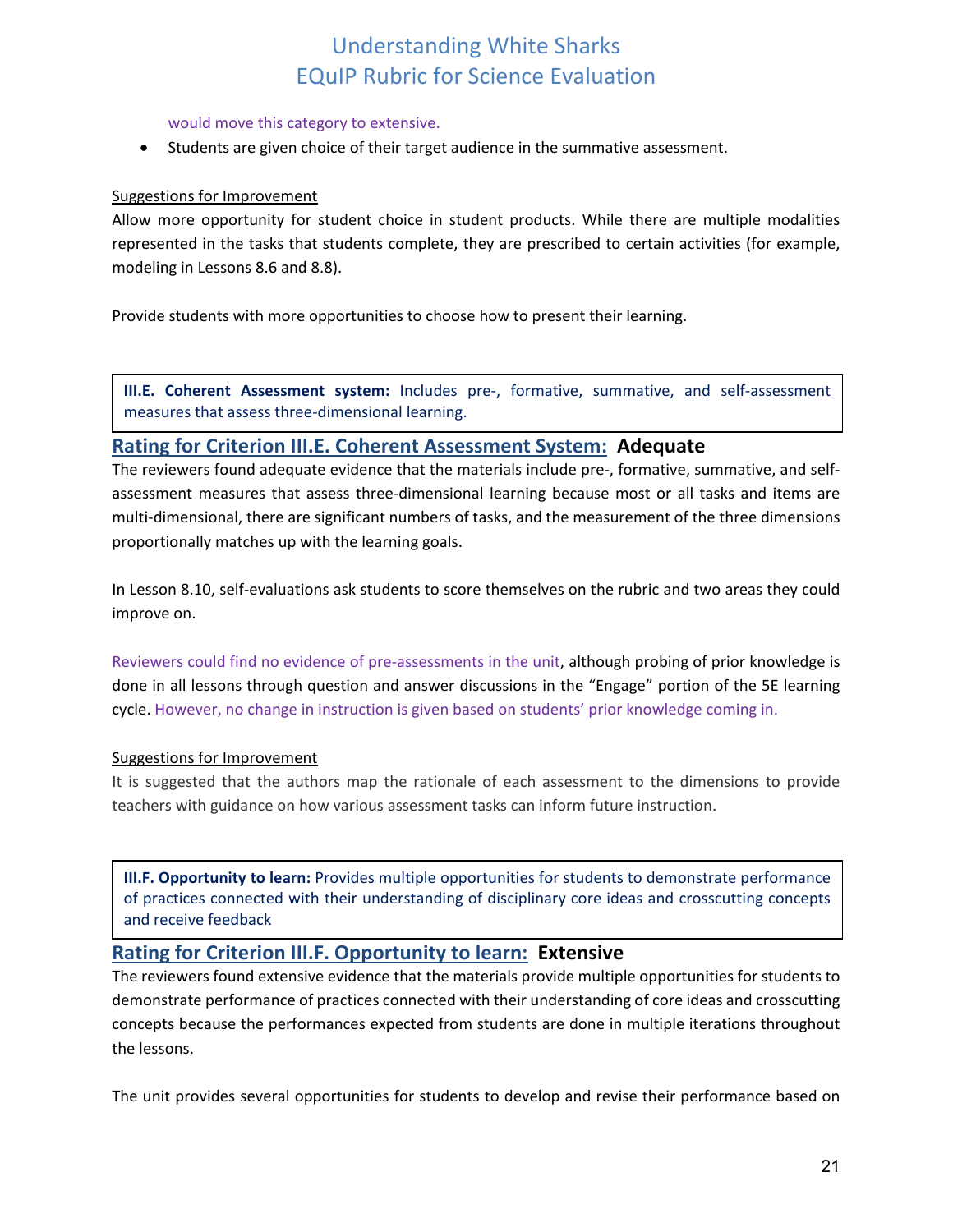new evidence and changes in their thinking. Students revise their initial explanation throughout the unit based on peer and teacher feedback, and personal reflection is built into the summative assessment.

#### Suggestions for Improvement

It is recommended that the authors consider including more opportunities for students to show their learning in multiple ways throughout the unit. Though students have the opportunity to model, write, speak, and create a video PSA, these are assigned at certain points of the unit, as opposed to students having choices in how they represent their learning throughout.

### **Overall Category III Score (0, 1, 2, 3): 3**

#### **Unit Scoring Guide – Category III**

**Criteria A***–***F:**

**3**: At least adequate evidence for all criteria in the category; extensive evidence for at least one criterion

**2**: Some evidence for all criteria in the category and adequate evidence for at least five criteria, including A

**1**: Adequate evidence for at least three criteria in the category

<span id="page-21-0"></span>**0**: Adequate evidence for no more than two criteria in the category